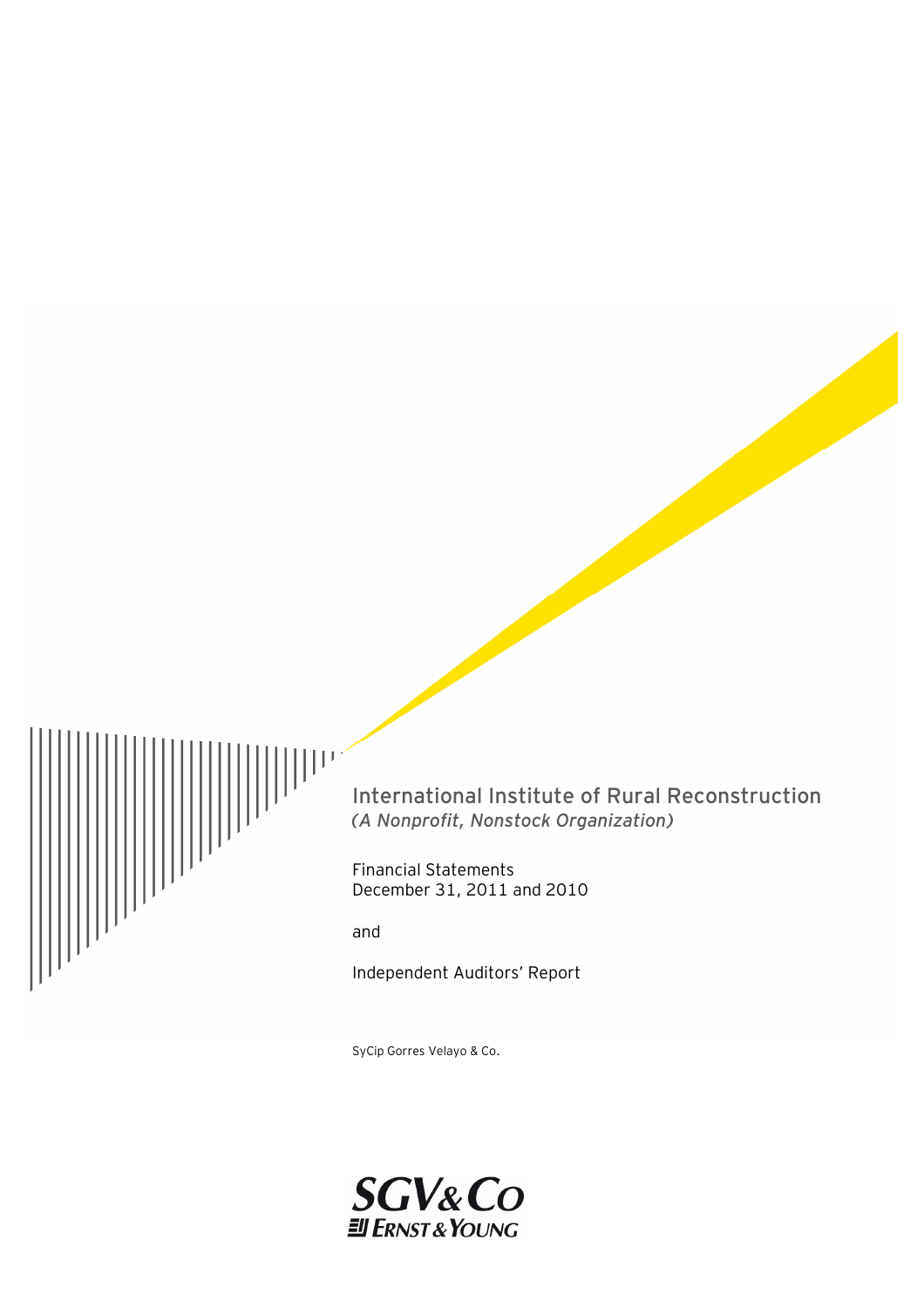



**SyCip Gorres Velayo & Co.** 6760 Ayala Avenue 1226 Makati City Philippines

Phone: (632) 891 0307<br>Fax: (632) 819 0872  $(632) 8190872$ www.sgv.com.ph

BOA/PRC Reg. No. 0001 SEC Accreditation No. 0012-FR-2

## **INDEPENDENT AUDITORS' REPORT**

The Board of Trustees International Institute of Rural Reconstruction

We have audited the accompanying statements of financial position of International Institute of Rural Reconstruction (a nonprofit, nonstock organization), incorporated in Delaware, United States of America, as of December 31, 2011 and 2010, and the related statements of activities, statements of changes in net assets and statements of cash flows for the years then ended. These financial statements are the responsibility of the Institute's management. Our responsibility is to express an opinion on these financial statements based on our audits.

We conducted our audits in accordance with auditing standards generally accepted in the United States of America. Those standards require that we plan and perform the audit to obtain reasonable assurance about whether the financial statements are free of material misstatement. We were not engaged to perform an audit of the Institute's internal control over financial reporting. Our audits included consideration of internal control over financial reporting as a basis for designing audit procedures that are appropriate in the circumstances, but not for the purpose of expressing an opinion on the effectiveness of the Institute's internal control over financial reporting. Accordingly, we express no such opinion. An audit also includes examining, on a test basis, evidence supporting the amounts and disclosures in the financial statements, assessing the accounting principles used and significant estimates made by management, and evaluating the overall financial statement presentation. We believe that our audits provide a reasonable basis for our opinion.

In our opinion, the financial statements referred to above present fairly, in all material respects, the financial position of International Institute of Rural Reconstruction as of December 31, 2011 and 2010, and the results of its activities and its cash flows for the years then ended in conformity with accounting principles generally accepted in the United States of America.

SYCIP GORRES VELAYO & CO.

Juanita A. fulled

Juanito A. Fullecido Partner

March 28, 2012

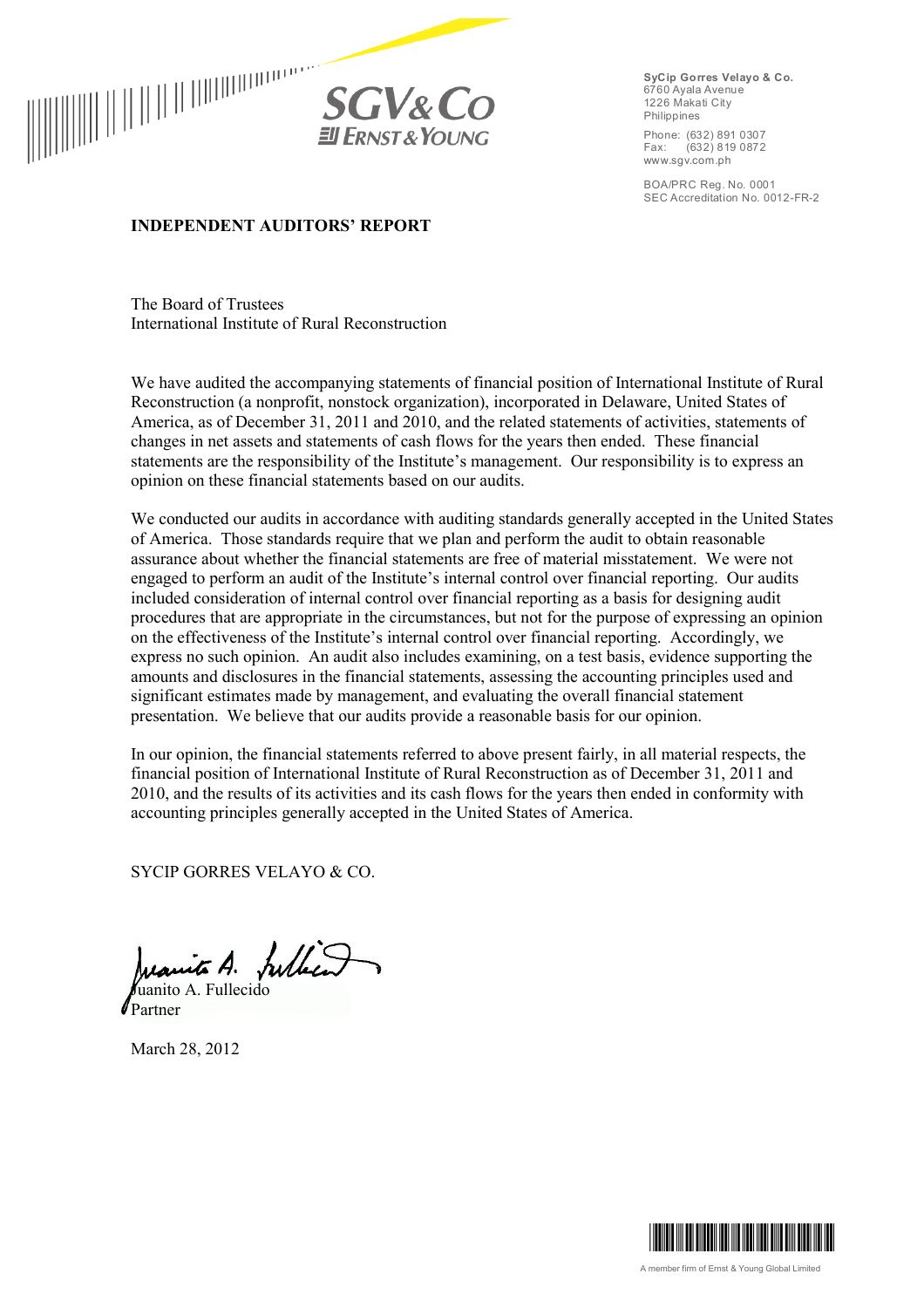## **INTERNATIONAL INSTITUTE OF RURAL RECONSTRUCTION (A Nonprofit, Nonstock Organization) STATEMENTS OF FINANCIAL POSITION**

|                                                                | December 31 |             |
|----------------------------------------------------------------|-------------|-------------|
|                                                                | 2011        | 2010        |
| <b>ASSETS</b>                                                  |             |             |
| <b>Cash and Cash Equivalents (Note 3)</b>                      | \$1,309,991 | \$1,692,793 |
| <b>Investments</b> (Note 3)                                    | 757,156     | 759,985     |
| <b>Contributions Receivable (Note 4)</b>                       | 2,271,889   | 2,369,075   |
| <b>Other Receivables</b> (Note 5)                              | 272,647     | 128,839     |
| <b>Property and Equipment - net (Note 6)</b>                   | 228,850     | 139,300     |
| <b>Prepayments and Other Assets</b>                            | 17,848      | 34,165      |
| <b>Pension Asset (Note 8)</b>                                  | 2,606       |             |
|                                                                | \$4,860,987 | \$5,124,157 |
| <b>LIABILITIES AND NET ASSETS</b>                              |             |             |
| <b>Accounts Payable and Other Current Liabilities (Note 7)</b> | \$343,773   | \$249,812   |
| <b>Pension Liability (Note 8)</b>                              |             | 29,855      |
| <b>Total Liabilities</b>                                       | \$343,773   | 279,667     |
| <b>Net Assets</b>                                              |             |             |
| Unrestricted                                                   | 125,925     | 300,682     |
| Temporarily restricted (Note 9)                                | 3,673,307   | 3,825,826   |
| Permanently restricted (Note 9)                                | 717,982     | 717,982     |
| <b>Total Net Assets</b>                                        | 4,517,214   | 4,844,490   |
|                                                                | \$4,860,987 | \$5,124,157 |

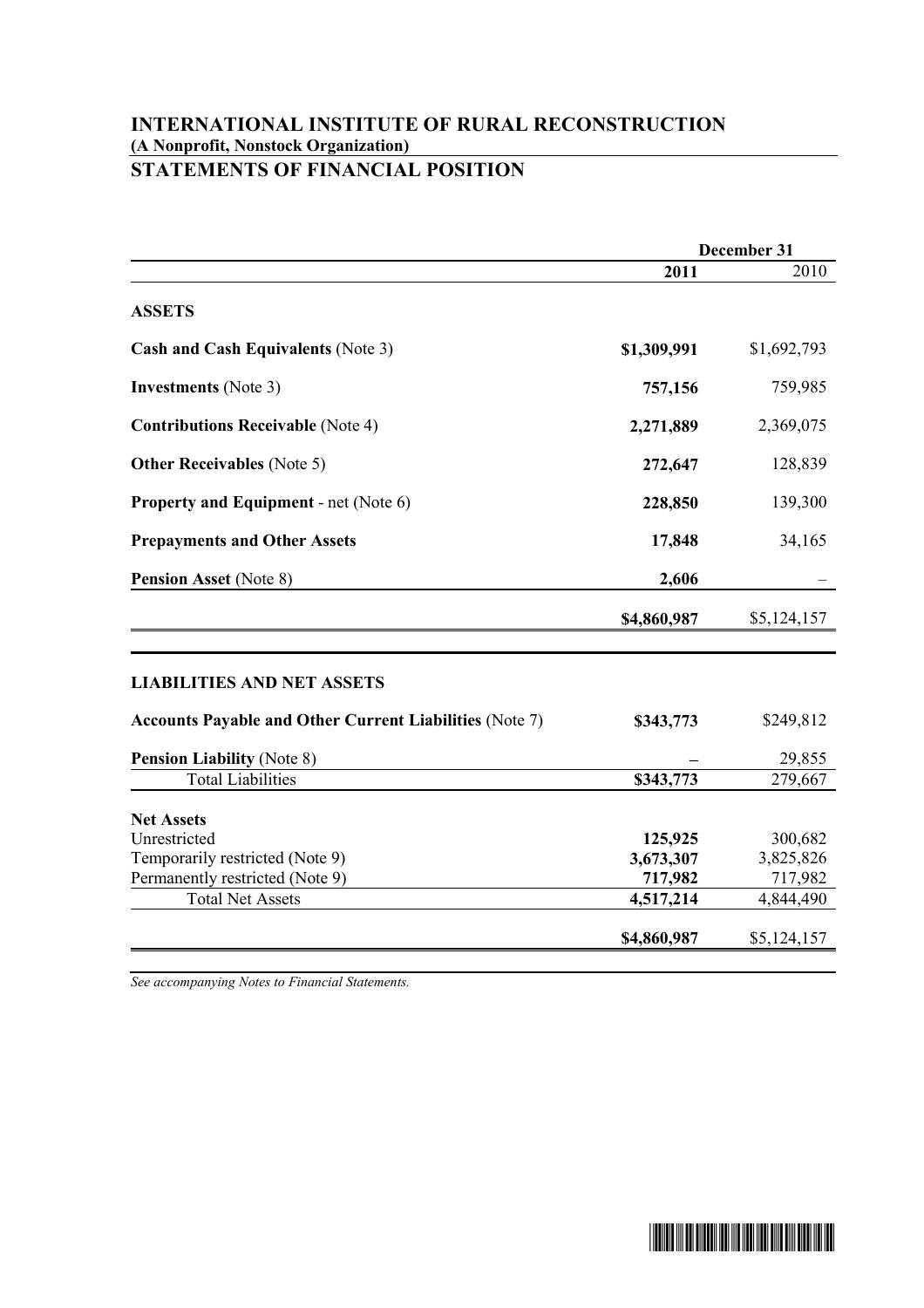## **INTERNATIONAL INSTITUTE OF RURAL RECONSTRUCTION (A Nonprofit, Nonstock Organization)**

# **STATEMENTS OF ACTIVITIES**

|                                                                              | <b>Years Ended December 31</b> |                          |                          |                          |              |                          |                          |             |
|------------------------------------------------------------------------------|--------------------------------|--------------------------|--------------------------|--------------------------|--------------|--------------------------|--------------------------|-------------|
|                                                                              | 2011                           |                          |                          |                          | 2010         |                          |                          |             |
|                                                                              |                                | Temporarily              | Permanently              |                          |              | Temporarily              | Permanently              |             |
|                                                                              | Unrestricted                   | Restricted               | <b>Restricted</b>        | Total                    | Unrestricted | Restricted               | Restricted               | Total       |
| <b>CONTINUING OPERATIONS</b>                                                 |                                |                          |                          |                          |              |                          |                          |             |
| <b>REVENUES, GAINS AND OTHER SUPPORT</b>                                     |                                |                          |                          |                          |              |                          |                          |             |
| Contributions/Grants:                                                        |                                |                          |                          |                          |              |                          |                          |             |
| Foundations - net of \$44,191 discount in 2010 and inclusive of \$12,884 and |                                |                          |                          |                          |              |                          |                          |             |
| \$15,475 accretion income in 2011 and 2010, respectively (Note 4)            | \$256,743                      | \$1,636,598              | $S-$                     | \$1,893,341              | \$120,581    | \$1,459,573              | $S-$                     | \$1,580,154 |
| Individuals                                                                  | 162,069                        | 109,758                  | $\overline{\phantom{0}}$ | 271,827                  | 225,870      | 38,877                   | $\overline{\phantom{m}}$ | 264,747     |
| Governments - inclusive of \$2,015 accretion income in 2010 (Note 4)         |                                | 10,766                   |                          | 10,766                   |              | 1,793,515                | $\overline{\phantom{0}}$ | 1,793,515   |
| Corporations                                                                 | 2,099                          | 4,939                    |                          | 7.038                    | 3,264        |                          | $\equiv$                 | 3,264       |
| Technical assistance                                                         | 344,826                        |                          | $\overline{\phantom{0}}$ | 344,826                  | 318,182      |                          | -                        | 318,182     |
| Training courses                                                             | 276,037                        |                          | $\overline{\phantom{0}}$ | 276,037                  | 362,273      |                          | $\overline{\phantom{0}}$ | 362,273     |
| Use of campus facilities                                                     | 201,061                        |                          | $\overline{\phantom{0}}$ | 201,061                  | 67,327       |                          | $\overline{\phantom{0}}$ | 67,327      |
| Workshops                                                                    | 168,974                        |                          | $\overline{\phantom{0}}$ | 168,974                  | 340,240      |                          | $\overline{\phantom{0}}$ | 340,240     |
| Study programs                                                               | 125,266                        |                          |                          | 125,266                  | 117,671      |                          |                          | 117,671     |
| Publication sales                                                            | 26,329                         |                          | $\overline{\phantom{0}}$ | 26,329                   | 20,993       |                          | ÷                        | 20,993      |
| Gain on changes in market value of investments (Note 3)                      | 2.814                          |                          | $\overline{\phantom{0}}$ | 2.814                    | 67,979       |                          | $\overline{\phantom{0}}$ | 67,979      |
| Others (Notes 3, 6 and 9)                                                    | 90,415                         |                          | $\overline{\phantom{0}}$ | 90,415                   | 53,181       |                          | $\overline{\phantom{0}}$ | 53,181      |
| Net assets released from restrictions:                                       |                                |                          |                          |                          |              |                          |                          |             |
| Satisfaction of program restrictions                                         | 1,789,580                      | (1,789,580)              | $\overline{\phantom{0}}$ | $\overline{\phantom{a}}$ | 1,807,461    | (1,807,461)              |                          |             |
| Expiration of time restrictions                                              | 125,000                        | (125,000)                |                          |                          | 125,000      | (125,000)                | $\overline{\phantom{m}}$ |             |
|                                                                              | 3,571,213                      | (152, 519)               | $\overline{a}$           | 3,418,694                | 3,630,022    | 1,359,504                | $\overline{\phantom{0}}$ | 4,989,526   |
| <b>EXPENSES</b> (Note 11)                                                    |                                |                          |                          |                          |              |                          |                          |             |
| Program services (Notes 6, 8, 10 and 11):                                    |                                |                          |                          |                          |              |                          |                          |             |
| Learning community                                                           | 2,211,111                      |                          | $\overline{\phantom{0}}$ | 2,211,111                | 1,690,806    |                          |                          | 1,690,806   |
| Education and training                                                       | 663,154                        |                          |                          | 663,154                  | 609,504      |                          | $\overline{\phantom{0}}$ | 609,504     |
| Publication and communication                                                | 292,363                        | $\overline{\phantom{0}}$ | $\overline{\phantom{0}}$ | 292.363                  | 285,924      | $\overline{\phantom{a}}$ | $\overline{\phantom{m}}$ | 285,924     |
|                                                                              | 3,166,628                      | $\overline{\phantom{0}}$ | $\overline{\phantom{0}}$ | 3,166,628                | 2,586,234    | $\qquad \qquad -$        | $\overline{\phantom{0}}$ | 2,586,234   |
| Support services (Notes 6, 8, 10 and 11):                                    |                                |                          |                          |                          |              |                          |                          |             |
| Management and general                                                       | 362,442                        |                          |                          | 362,442                  | 303,140      |                          | $\overline{\phantom{0}}$ | 303,140     |
| Fund raising                                                                 | 78,225                         | $\overline{\phantom{0}}$ | $\overline{\phantom{0}}$ | 78,225                   | 88,310       | $\overline{\phantom{a}}$ | $\overline{\phantom{a}}$ | 88,310      |
|                                                                              | 440,667                        | $\overline{\phantom{0}}$ | $\overline{\phantom{a}}$ | 440.667                  | 391,450      | $\overline{\phantom{a}}$ | $\overline{\phantom{a}}$ | 391.450     |
|                                                                              | 3.607.295                      | $\overline{\phantom{0}}$ | $\overline{\phantom{0}}$ | 3,607,295                | 2.977.684    | $\overline{\phantom{m}}$ | $\overline{\phantom{0}}$ | 2.977.684   |
|                                                                              |                                |                          |                          |                          |              |                          |                          |             |
| <b>EXCESS (DEFICIENCY) OF REVENUES, GAINS AND OTHER</b>                      |                                |                          |                          |                          |              |                          |                          |             |
| <b>SUPPORT OVER EXPENSES</b>                                                 | (36,082)                       | (152, 519)               | $\qquad \qquad$          | (188,601)                | 652,338      | 1,359,504                | $\overline{\phantom{m}}$ | 2,011,842   |
| <b>Translation</b> loss                                                      | (138, 675)                     |                          |                          | (138, 675)               | (425, 443)   |                          |                          | (425, 443)  |
| <b>CHANGE IN NET ASSETS</b>                                                  | ( \$174, 757)                  | (\$152,519)              | $S-$                     | $($ \$327,276 $)$        | \$226,895    | \$1,359,504              | $S-$                     | \$1,586,399 |

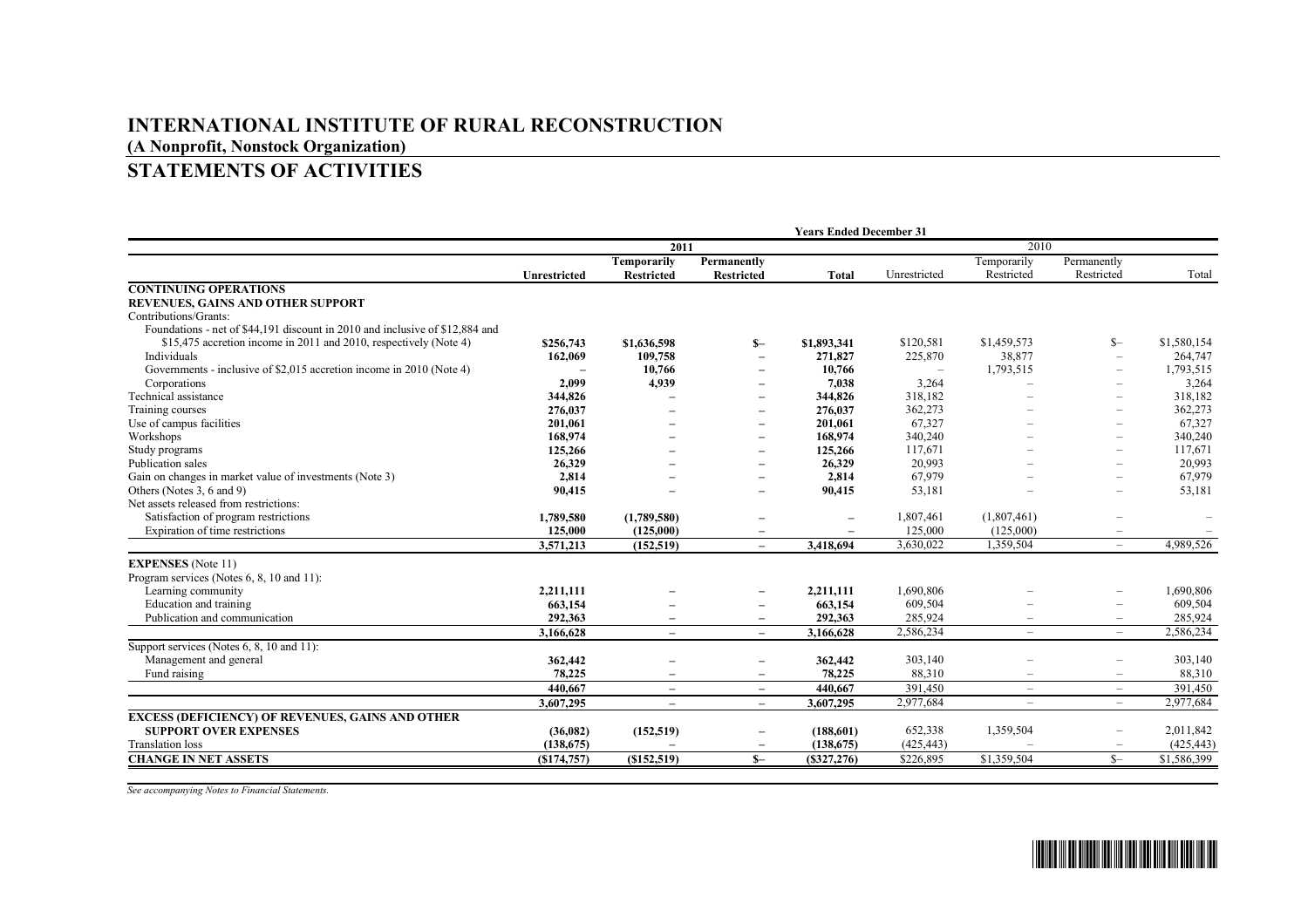## **INTERNATIONAL INSTITUTE OF RURAL RECONSTRUCTION (A Nonprofit, Nonstock Organization) STATEMENTS OF CHANGES IN NET ASSETS**

|                              | <b>Years Ended December 31</b> |             |                          |             |              |             |                          |             |
|------------------------------|--------------------------------|-------------|--------------------------|-------------|--------------|-------------|--------------------------|-------------|
|                              | 2011                           |             |                          |             | 2010         |             |                          |             |
|                              |                                | Temporarily | Permanently              |             |              | Femporarily | Permanently              |             |
|                              | Unrestricted                   | Restricted  | <b>Restricted</b>        | Total       | Unrestricted | Restricted  | Restricted               | Total       |
| Balance at beginning of year | \$300,682                      | \$3,825,826 | \$717,982                | \$4,844,490 | \$73,787     | \$2,466,322 | \$717,982                | \$3,258,091 |
| Change in net assets         | (174, 757)                     | (152, 519)  | $\overline{\phantom{a}}$ | (327, 276)  | 226,895      | 1,359,504   | $\overline{\phantom{a}}$ | 1,586,399   |
| Balance at end of year       | \$125,925                      | \$3,673,307 | \$717,982                | \$4,517,214 | \$300.682    | \$3,825,826 | \$717.982                | \$4,844,490 |

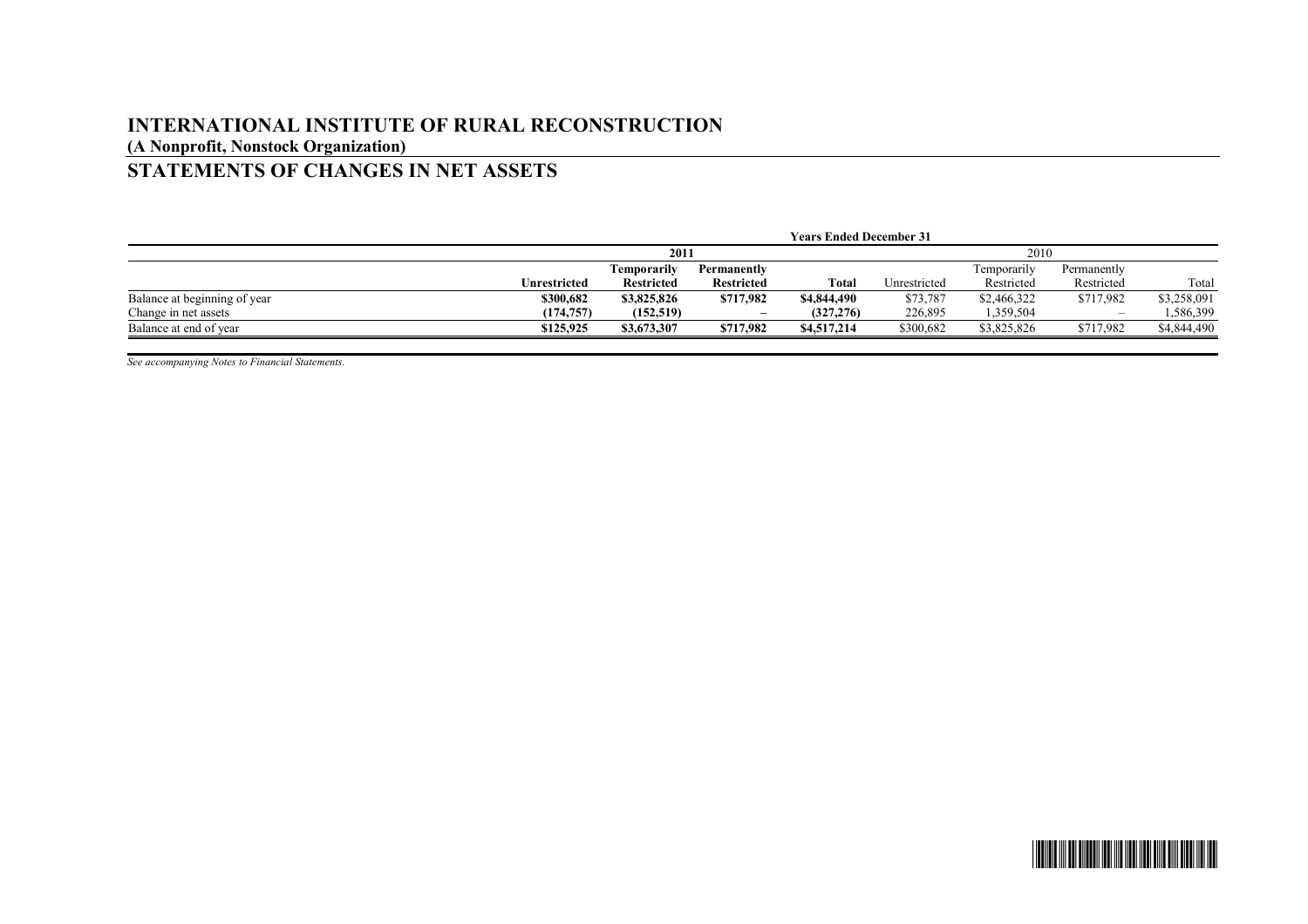## **INTERNATIONAL INSTITUTE OF RURAL RECONSTRUCTION (A Nonprofit, Nonstock Organization) STATEMENTS OF CASH FLOWS**

|                                                           | <b>Years Ended December 31</b> |               |
|-----------------------------------------------------------|--------------------------------|---------------|
|                                                           | 2011                           | 2010          |
| <b>CASH FLOWS FROM OPERATING ACTIVITIES</b>               |                                |               |
| Excess (deficiency) of revenues, gains and other support  |                                |               |
| over expenses                                             | (\$188,601)                    | \$2,011,842   |
| Adjustments to reconcile change in net assets to net cash |                                |               |
| provided by (used in) operating activities:               |                                |               |
| Effect of foreign exchange rate changes on translation    | (134, 729)                     | (433,086)     |
| Depreciation and amortization (Notes 6 and 11)            | 59,987                         | 70,794        |
| Interest and dividend income (Note 3)                     | (9,692)                        | (11,280)      |
| Gain on changes in market value of investments (Note 3)   | (2, 814)                       | (67, 979)     |
| Loss on disposal of property and equipment                | 1,194                          |               |
| Decrease (increase) in:                                   |                                |               |
| Contributions receivable                                  | 97,186                         | (1, 117, 838) |
| Other receivables                                         | (143,808)                      | 73,089        |
| Prepayments and other assets                              | 16,317                         | 8,381         |
| Increase (decrease) in:                                   |                                |               |
| Accounts payable and other current liabilities            | 93,961                         | (74, 163)     |
| Pension asset/liability                                   | (32, 461)                      | 29,855        |
| Net cash provided by (used in) operating activities       | (243, 460)                     | 489,615       |
| <b>CASH FLOWS FROM INVESTING ACTIVITIES</b>               |                                |               |
| Acquisitions of property and equipment (Note 6)           | (154, 677)                     | (100, 914)    |
| Net withdrawal of investments (Note 3)                    | 15,335                         | 3,423         |
| Net cash used in investing activities                     | (139, 342)                     | (97, 491)     |
|                                                           |                                |               |
| <b>NET INCREASE (DECREASE) IN CASH</b>                    |                                |               |
| <b>AND CASH EQUIVALENTS</b>                               | (382, 802)                     | 392,124       |
| <b>CASH AND CASH EQUIVALENTS</b>                          |                                |               |
| <b>AT BEGINNING OF YEAR</b>                               | 1,692,793                      | 1,300,669     |
|                                                           |                                |               |
| <b>CASH AND CASH EQUIVALENTS</b>                          |                                |               |
| AT END OF YEAR (Note 3)                                   | \$1,309,991                    | \$1,692,793   |
|                                                           |                                |               |

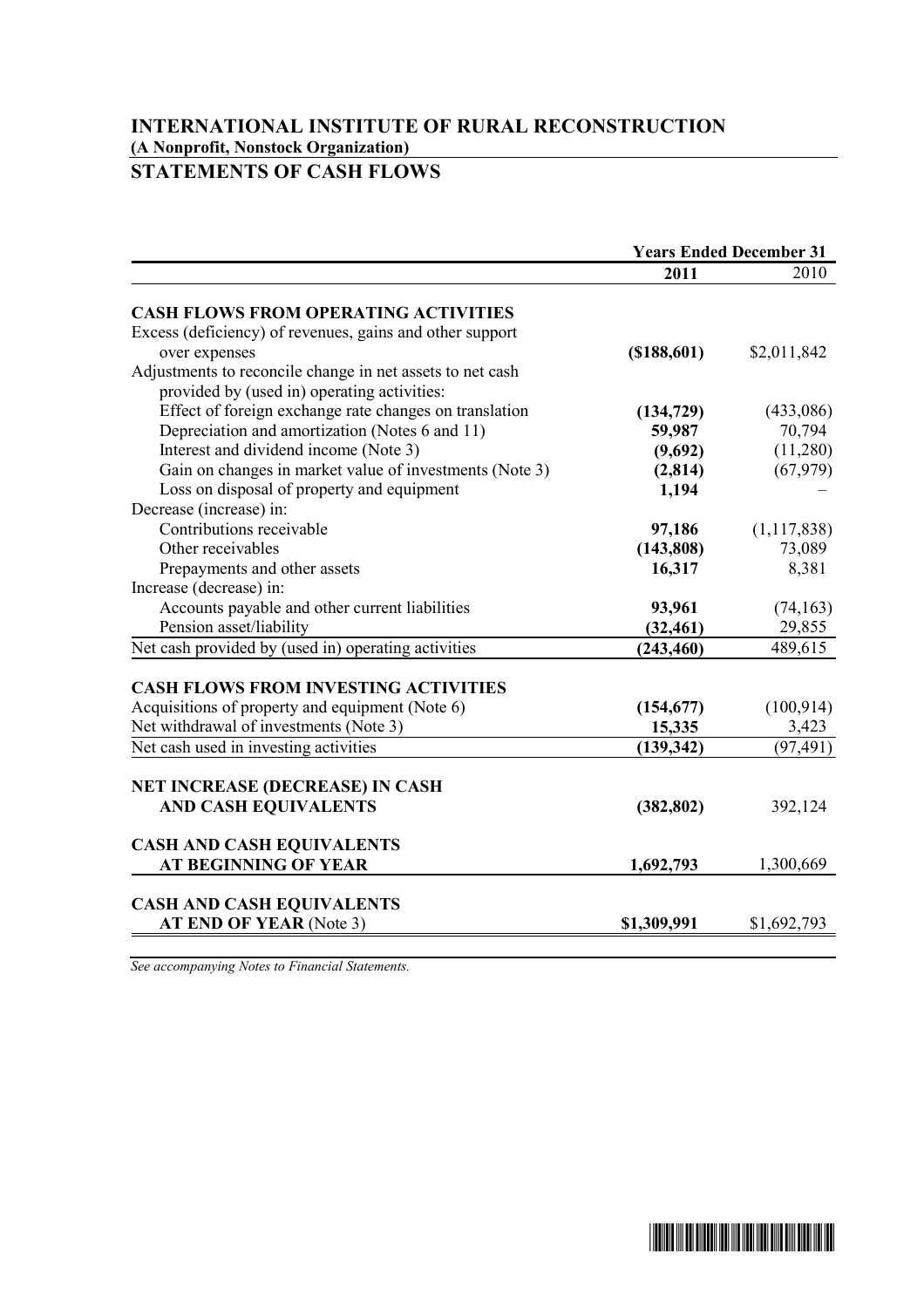# **NOTES TO FINANCIAL STATEMENTS**

## 1. **Organization Information**

The International Institute of Rural Reconstruction (IIRR or the Institute) is a not-for-profit organization formed in 1960 under the laws of the State of Delaware, United States of America (U.S.A.). IIRR Headquarters is located in the Philippines. IIRR has regional centers in Asia (Philippines) and Africa (Kenya) and offices in Addis Ababa, Ethiopia; Kampala, Uganda; Juba, South Sudan; and New York, U.S.A.

IIRR is a tax-exempt organization under Section  $501(c)(3)$  of the United States Internal Revenue Code. IIRR is a recognized public charity. Contributions to IIRR qualify for the maximum allowable charitable deduction in the U.S.A. In the opinion of the management, IIRR has operated under this tax-exempt code.

IIRR is a global learning, training and capacity development organization which, with its predecessor organizations, has more than 80 years of experience and commitment to rural development. The Institute's program services has three main functional categories (described in Note 11), i.e. learning community program, education and training program, and publication and communication program. Resource generation is focused on unrestricted contributions, restricted grants, earned revenue through trainings, workshops, study programs, customized courses, technical assistance, use of campus facilities, publication sales and investment return on endowment funds.

## 2. **Summary of Significant Accounting and Financial Reporting Policies**

## Basis of Preparation

The accompanying financial statements of IIRR have been prepared in compliance with accounting principles generally accepted in the U.S.A., applicable to a not-for-profit organization as described in American Institute of Certified Public Accountants Audit and Accounting Guide, "Not-for-Profit Organization."

## Classification of Net Assets

The net assets of IIRR and changes therein are classified and reported on the basis of the existence or absence of donor-imposed restrictions, as follows:

ß Unrestricted Net Assets

Net assets that are not subject to any donor-imposed stipulations. Unrestricted assets may be designated for specific purposes by action of the Board of Trustees (BOT).

ß Temporarily Restricted Net Assets

Net assets that are subject to donor-imposed stipulations that may be met either by actions of IIRR or by passage of time. When a restriction expires, that is, a stipulated time restriction ends or a purpose restriction is accomplished, the assets are reclassified to unrestricted net assets and reported in the statement of activities as net assets released from restrictions.

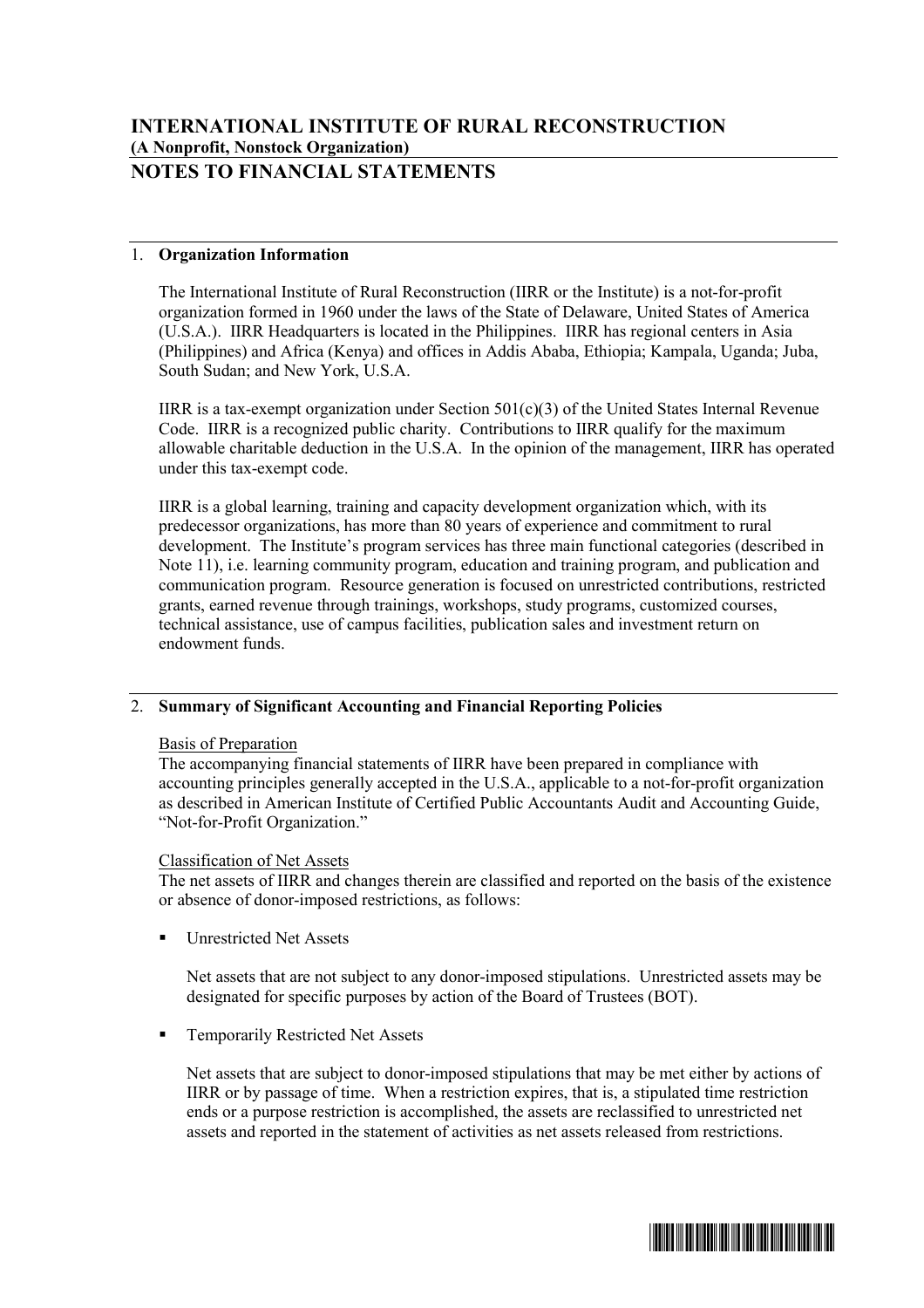ß Permanently Restricted Net Assets

Net assets that are subject to donor-imposed stipulations that neither expire by passage of time nor can be fulfilled or otherwise removed by IIRR. Generally, the donors of these assets permit IIRR to use all or part of the investment return on these assets.

#### Basis of Accounting

The accompanying financial statements have been prepared on the accrual basis of accounting. Revenue are recorded when earned and expenses when incurred and measurable, regardless of when the related cash flows take place. Nonexchange transactions, in which IIRR receives value without directly giving equal value in exchange, include grants and private donations. On an accrual basis, revenue from these transactions is recognized in the year in which all criteria are satisfied, if measurable and probable of collection.

#### Use of Estimates

The preparation of financial statements in conformity with accounting principles generally accepted in the U.S.A. requires management to make estimates and assumptions that affect the reported amounts of assets and liabilities and disclosures of contingent assets and liabilities at the date of the financial statements. Estimates also affect the reported amounts of revenue, expenses, or other changes in net assets during the year. Actual results could differ from these estimates.

#### Cash and Cash Equivalents

Cash includes cash on hand and in banks. Cash equivalents are short-term, highly liquid investments that are readily convertible to known amounts of cash with original maturities of three months or less and that are subject to an insignificant risk of change in value.

#### Investments

Investments are reported at fair value based on quoted market prices. Gains and losses on investments are based on the appreciation or depreciation of the market values at the earlier of the end of the year (unrealized) or the time of sale (realized) and are reported as increases or decreases in unrestricted net assets unless their use is restricted by explicit donor stipulation.

#### Contributions and Other Receivables

Contributions and other receivables are recognized initially at fair value. After initial measurement, contributions and other receivables are carried at amortized cost using the effective interest rate method, less any allowance for impairment. The allowance is established by charges to the statement of activities in the form of provision for doubtful accounts.

#### Property and Equipment

Property and equipment are carried at cost, excluding the costs of day-to-day servicing, less accumulated depreciation and amortization and any impairment in value.

The initial cost of property and equipment consists of its purchase price, including other directly attributable costs of bringing the property and equipment to its working condition and location for its intended use. Expenditures incurred after the property and equipment have been put into operation, such as repairs and maintenance, are normally charged to the statement of activities in the year such costs are incurred. In situations where it can be clearly demonstrated that the expenditures have resulted in an increase in the future economic benefits expected to be obtained from the use of an item of property and equipment beyond its originally assessed standard of performance, the expenditures are capitalized as additional costs of property and equipment.

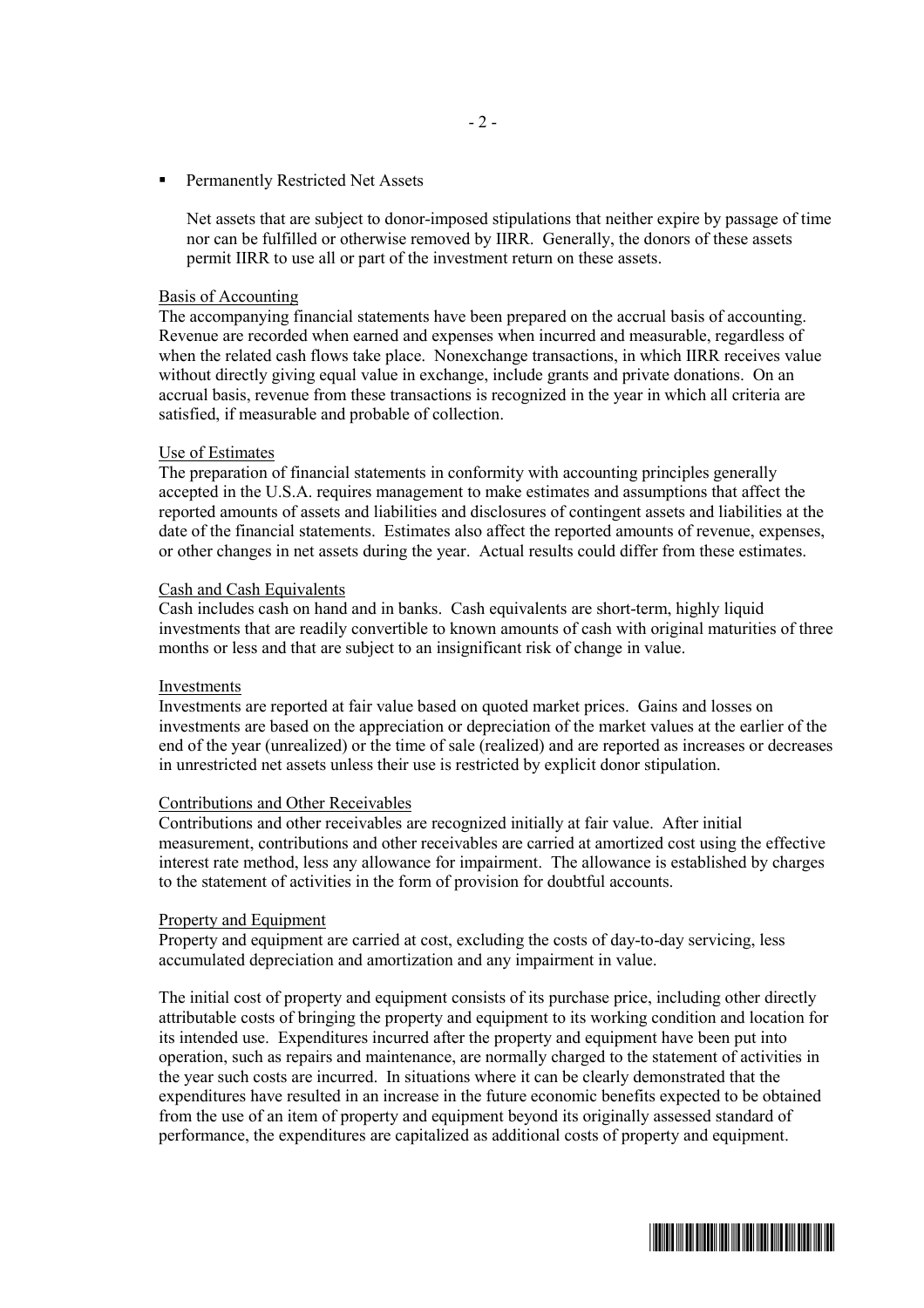Depreciation and amortization are computed using the straight-line method over the following estimated useful lives:

| 10 to 25 years or the term of the lease,<br>whichever period is shorter |
|-------------------------------------------------------------------------|
| 10 to 25 years                                                          |
| 3 to 5 years                                                            |
| 5 to 8 years                                                            |
| 5 to 10 years                                                           |
|                                                                         |

The useful lives and depreciation and amortization method are reviewed periodically to ensure that the periods and method of depreciation and amortization are consistent with the expected pattern of economic benefits from items of property and equipment.

When property and equipment are retired or otherwise disposed of, the cost and related accumulated depreciation and amortization and any impairment in value are removed from the accounts and any resulting gain or loss is credited or charged to statement of activities.

The carrying values of property and equipment are reviewed for impairment when events or changes in circumstances indicate that their carrying value may not be recoverable. If any such indication exists and when the carrying values exceed the estimated recoverable amount, the assets are written down to their fair value. Any impairment loss is recognized in the statement of activities.

Fully depreciated property and equipment is retained in the account until it is no longer in use and no further depreciation is credited or charged to current activities.

#### Revenue and Expense Recognition

Contributions and grants, which include unconditional promises to give (pledges), are recognized as revenue in the year they are received or promised, whichever is earlier. An unconditional promise to give is recognized when a promise is made or received, provided there is sufficient evidence in the form of verifiable documentation.

Donor-restricted contributions whose restrictions are met or have expired in the same reporting year are classified as unrestricted support. Contributions and grants received intended for projects to be undertaken in future years are accounted for as temporarily restricted net assets. Gains and losses on investments and other assets and liabilities are reported as increases or decreases in unrestricted net assets unless their use is restricted by explicit donor stipulation.

Revenue from other services, such as training, workshops, study programs, customized courses and technical assistance, are recognized when services have been rendered and collection is reasonably assured.

Revenue from use of campus facilities are recognized based on actual occupancy and when collection is reasonably assured.

Revenues from sale of books and other published materials are recognized when the significant risks and rewards of ownership of the published materials have passed to the buyer and the amount of revenues can be reliably measured.

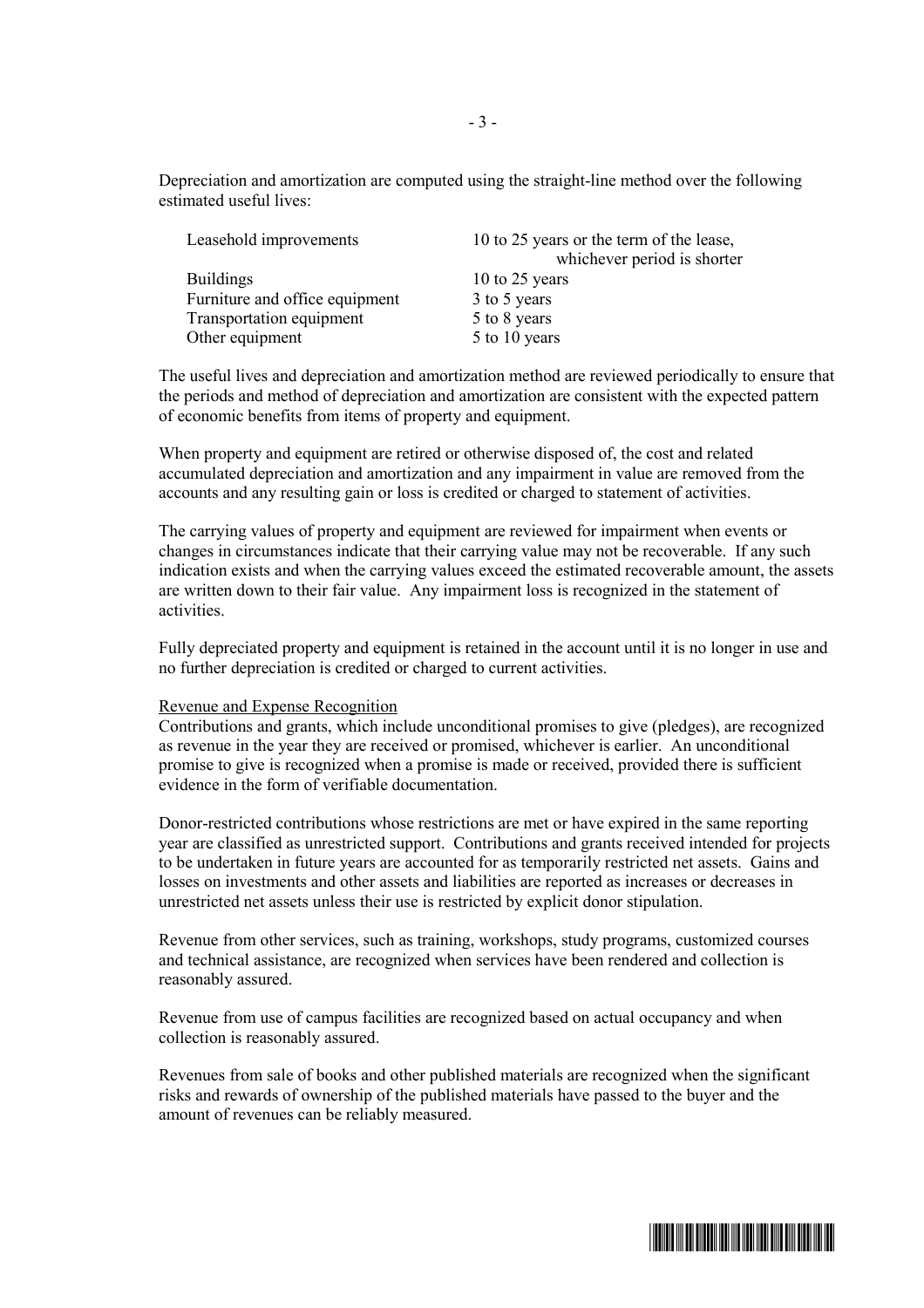Expenses are generally reported as decreases in unrestricted net assets. Expirations of donorimposed stipulations or of the BOT designations that simultaneously increase one class of net assets and decrease another are reported as transfers between the applicable classes of net assets.

### Allocation of Expenses

The cost incurred in the various programs and other activities has been summarized on a functional basis (see Note 11). Directly identifiable expenses are charged to program and supporting services. Expenses related to more than one function are charged to program and supporting services using the prevailing IIRR cost allocation methodology.

#### Pension Cost

IIRR's pension cost is based on the defined benefit pension plan for employees in the Philippines and defined contribution pension plan for employees in the U.S.A. and Africa Regional Center. Defined benefit pension plan includes the service cost determined under the projected unit credit method. This method reflects benefits earned by the employees to the date of the valuation taking into consideration the employees' projected salaries. Under the defined contribution pension plan, the Institute's obligation for each reporting period is determined by the amounts to be contributed for that reporting period. No actuarial assumptions are required to measure the obligation or the expense and there is no possibility of any actuarial gains or losses to the Institute.

#### Translation of Philippine and Other Regional Centers' Financial Statements

Financial statements of IIRR's Philippine and other Regional Centers are translated in accordance with Statement of Financial Accounting Standard No. 52, "Foreign Currency Translation." Under this method, assets and liabilities, expressed in Philippine pesos, Kenyan shillings, Ugandan shillings, Ethiopian birr, South Sudan pound and Euro, have been translated into U.S. dollar amounts at the closing exchange rates at the financial position date, while revenues and expenses have been translated at the average exchange rate of each center for the year. Other changes in fund balances are translated at the rate in effect in the year the transactions were originally recorded. The accumulated loss on translation adjustment of \$2,018,599 and \$1,879,924 as of December 31, 2011 and 2010, respectively, is reflected as a component of unrestricted net assets.

#### Functional and Reporting Currency

The functional and reporting currency of IIRR is the U.S. dollar. All values are rounded to the nearest dollar unit, unless otherwise indicated.

#### Fair Value of Financial Instruments

Fair value of financial instruments is defined as the amount at which the instrument could be exchanged in a current transaction between knowledgeable willing parties in an arm's length transaction, other than in a forced or liquidation sale.

The fair values of cash and cash equivalents, other receivables, and accounts payable and other current liabilities approximate their carrying values due to the relatively short-term maturity of these financial instruments.

The fair value of contributions receivable is based on the discounted value of future cash flows using the prevailing risk free Euro and U.S. dollar interest rates plus spread.

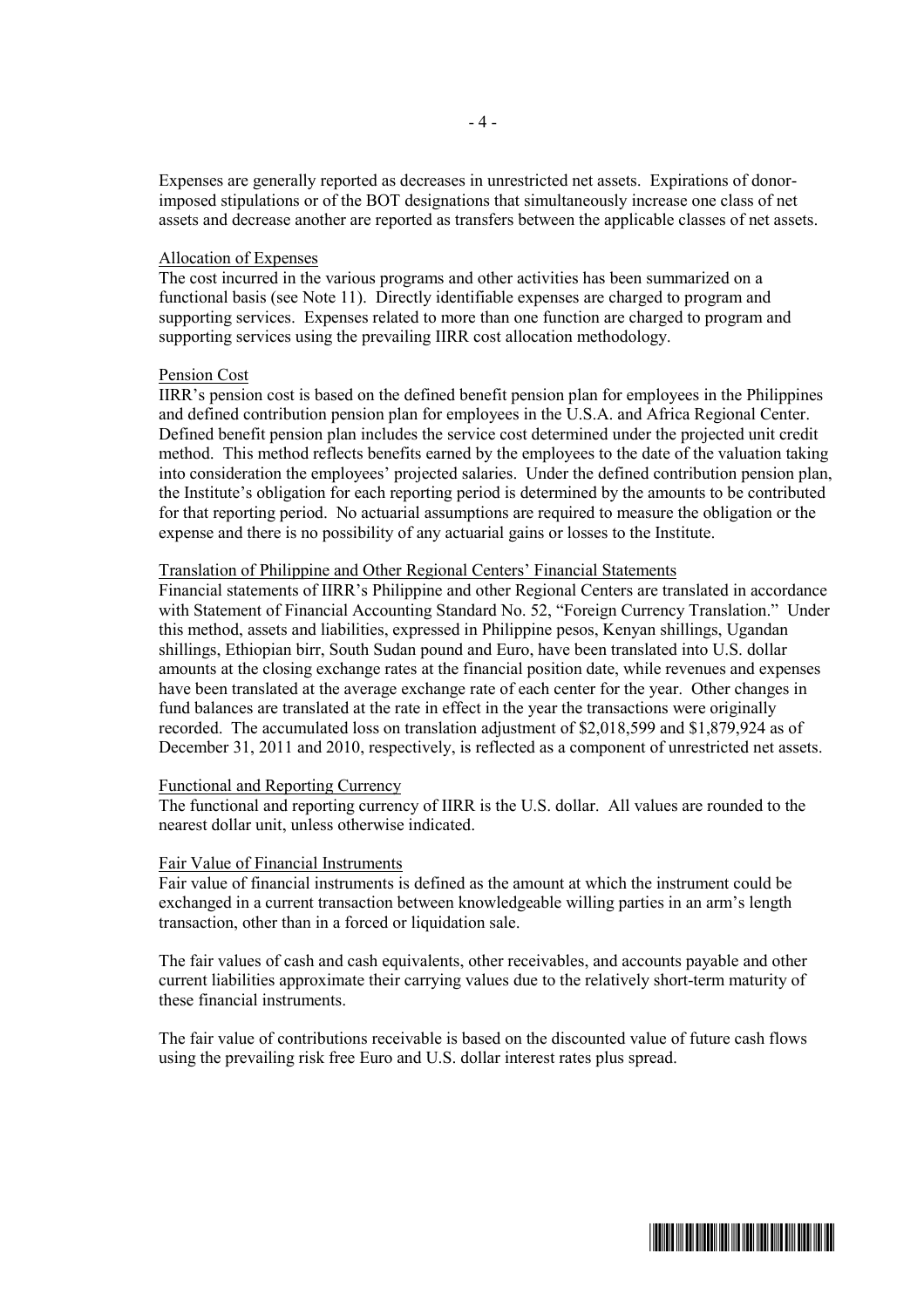## 3. **Cash and Cash Equivalents and Investments**

## Cash and cash equivalents

The cash and cash equivalents account consists of:

|                        | 2011        | 2010        |
|------------------------|-------------|-------------|
| Cash in banks          | \$1,258,968 | \$1,644,599 |
| Short-term investments | 50,548      | 47.894      |
| Cash on hand           | 475         | 300         |
|                        | \$1,309,991 | \$1,692,793 |

Cash in banks earn interest at the respective bank deposit rates. Short-term investments are made for varying periods of one day to three months depending on the immediate cash requirements of the Institute and earn interest at the respective short-term investment rates.

#### Investments

The movements in the investments held in the U.S.A. are as follows:

|                                        | 2011                 |                     |                      |           |  |
|----------------------------------------|----------------------|---------------------|----------------------|-----------|--|
|                                        |                      | <b>Short-term</b>   | Long-term            |           |  |
|                                        |                      | <b>Money Market</b> | <b>U.S. Treasury</b> |           |  |
|                                        | <b>Equity Stocks</b> | <b>Placements</b>   | <b>Notes</b>         | Total     |  |
| Cost at January 1, 2011                | \$497,740            | \$56,722            | \$101,917            | \$656,379 |  |
| Gain (loss) on changes in market value |                      |                     |                      |           |  |
| at January 1, 2011                     | 104,646              |                     | (1,040)              | 103,606   |  |
| Market value at January 1, 2011        | 602,386              | 56,722              | 100,877              | 759,985   |  |
| Interest and dividends                 | 8,402                | 11                  | 1,279                | 9,692     |  |
| Withdrawals                            | (13,310)             | (150)               | (1, 875)             | (15,335)  |  |
| Gain (loss) due to change in market    |                      |                     |                      |           |  |
| value during the year                  | 3.184                |                     | (370)                | 2,814     |  |
| Market value at December 31, 2011      | \$600,662            | \$56,583            | \$99,911             | \$757,156 |  |
| Cost at December 31, 2011              | \$492,832            | \$56,583            | \$101,321            | \$650,736 |  |
| Gain (loss) on changes in market       |                      |                     |                      |           |  |
| value at December 31, 2011             | 107,830              |                     | (1,410)              | 106,420   |  |
|                                        | \$600,662            | \$56,583            | \$99.911             | \$757,156 |  |

|                                                                |                      | Short-term   | Long-term     |           |
|----------------------------------------------------------------|----------------------|--------------|---------------|-----------|
|                                                                |                      | Money Market | U.S. Treasury |           |
|                                                                | <b>Equity Stocks</b> | Placements   | <b>Notes</b>  | Total     |
| Cost at January 1, 2010                                        | \$490,377            | \$56,791     | \$101,354     | \$648,522 |
| Gain on changes in market value                                |                      |              |               |           |
| at January $1, 2010$                                           | 33,962               |              | 1,665         | 35,627    |
| Market value at January 1, 2010                                | 524,339              | 56,791       | 103,019       | 684,149   |
| Interest and dividends                                         | 7,641                | 81           | 3,558         | 11,280    |
| Withdrawals                                                    | (278)                | (150)        | (2,995)       | (3, 423)  |
| Gain (loss) due to change in market                            |                      |              |               |           |
| value during the year                                          | 70,684               |              | (2,705)       | 67,979    |
| Market value at December 31, 2010                              | \$602,386            | \$56,722     | \$100,877     | \$759,985 |
| Cost at December 31, 2010                                      | \$497,740            | \$56,722     | \$101,917     | \$656,379 |
| Gain (loss) on changes in market<br>value at December 31, 2010 | 104,646              |              | (1,040)       | 103,606   |
|                                                                | \$602,386            | \$56,722     | \$100,877     | \$759,985 |

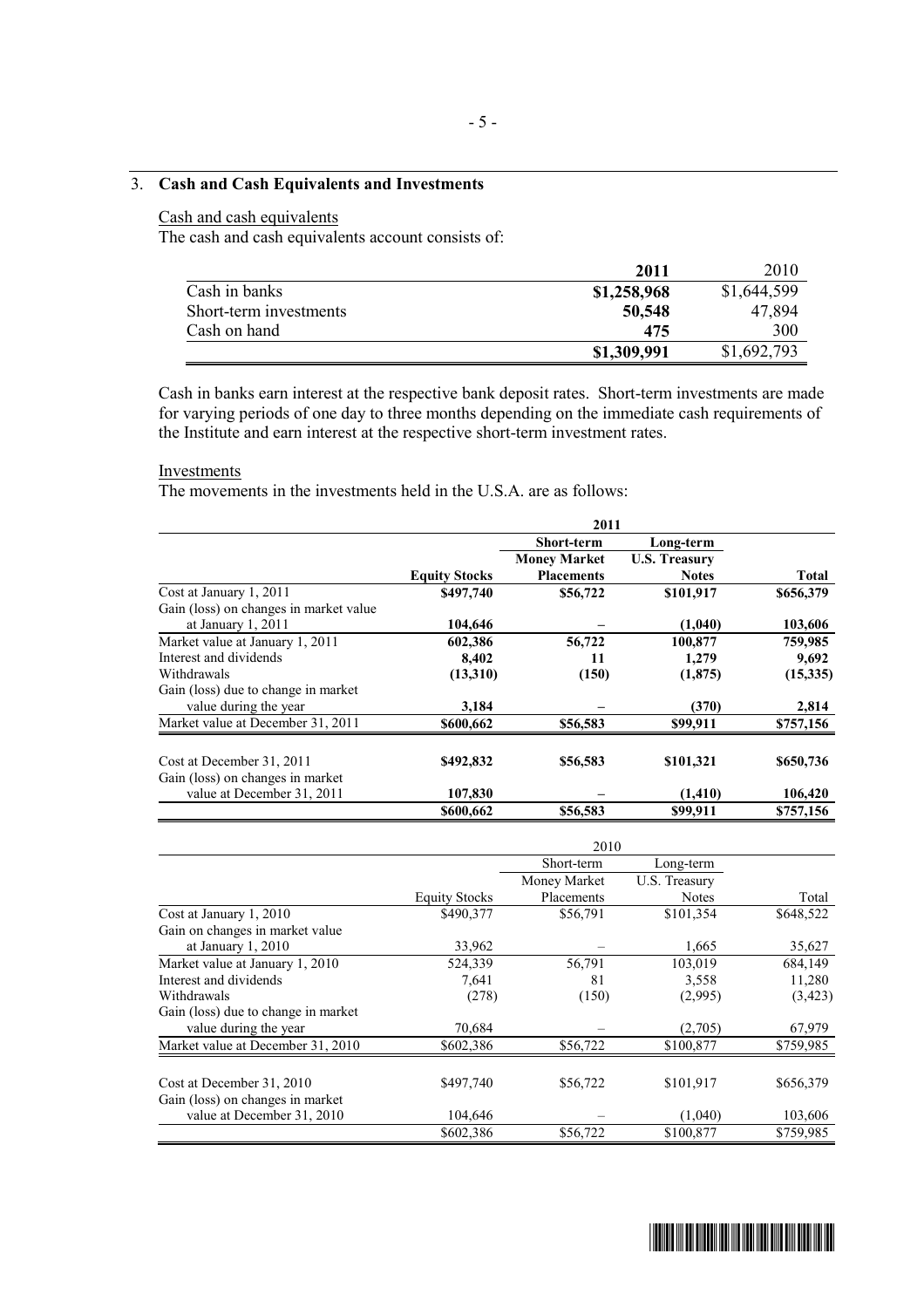## Concentrations of Risks

*Custodial Credit Risk.* Cash and cash equivalents are maintained with several financial institutions. Deposits held with banks may exceed the amount of insurance provided on such deposits. Generally, these deposits may be redeemed upon demand and are maintained with financial institutions of reputable credit and therefore bear minimal credit risk.

*Interest Rate Risk.* Disclosure of the maturities of investments is required when the fair market value is adversely affected by changes in interest rates. Investments are intended to be held for an undefined period.

*Foreign Currency Risk.* IIRR has no significant foreign currency investments for 2011 and 2010 exposed to changes in exchange rates that will adversely affect the fair market value of an investment.

The main investment management objective is to maintain security and liquidity. Subject to that objective, IIRR seeks a reasonable return on its investments given their risk profile. IIRR is restricted to invest in instruments of a limited class of issuers, particularly government or government-guaranteed obligations, money market mutual funds, corporate obligations and certain index securities.

|                      | 2011       |                   |            | 2010       |
|----------------------|------------|-------------------|------------|------------|
|                      | Original   | <b>Functional</b> | Original   | Functional |
|                      | Currency   | Currency          | Currency   | Currency   |
| Cash deposits:       |            |                   |            |            |
| In Euro              | 66,024     | \$85,435          | 352,014    | \$465,504  |
| In Ethiopian birr    | 4,896,737  | 280,746           | 4,411,956  | 262,507    |
| In Kenyan shillings  | 4,952,110  | 58,213            | 1,174,003  | 14,538     |
| In Philippine peso   | 750,618    | 17,122            | 1,561,107  | 35,633     |
| In Ugandan shillings | 63,360,684 | 25,243            | 41,889,232 | 18,157     |
|                      |            | \$466,759         |            | \$796,339  |

The following table presents the Institute's cash deposits exposed to foreign currency risk:

The table below shows the closing exchange rates used in translating the foreign-currency denominated cash deposits to \$1:

|                          | 2011     | 2010     |
|--------------------------|----------|----------|
| Euro                     | 0.77     | 0.76     |
| Ethiopian Birr           | 17.44    | 16.80    |
| Kenyan Shillings         | 85.07    | 80.75    |
| Philippine peso          | 43.84    | 43.81    |
| <b>Ugandan Shillings</b> | 2,510.03 | 2,307.06 |



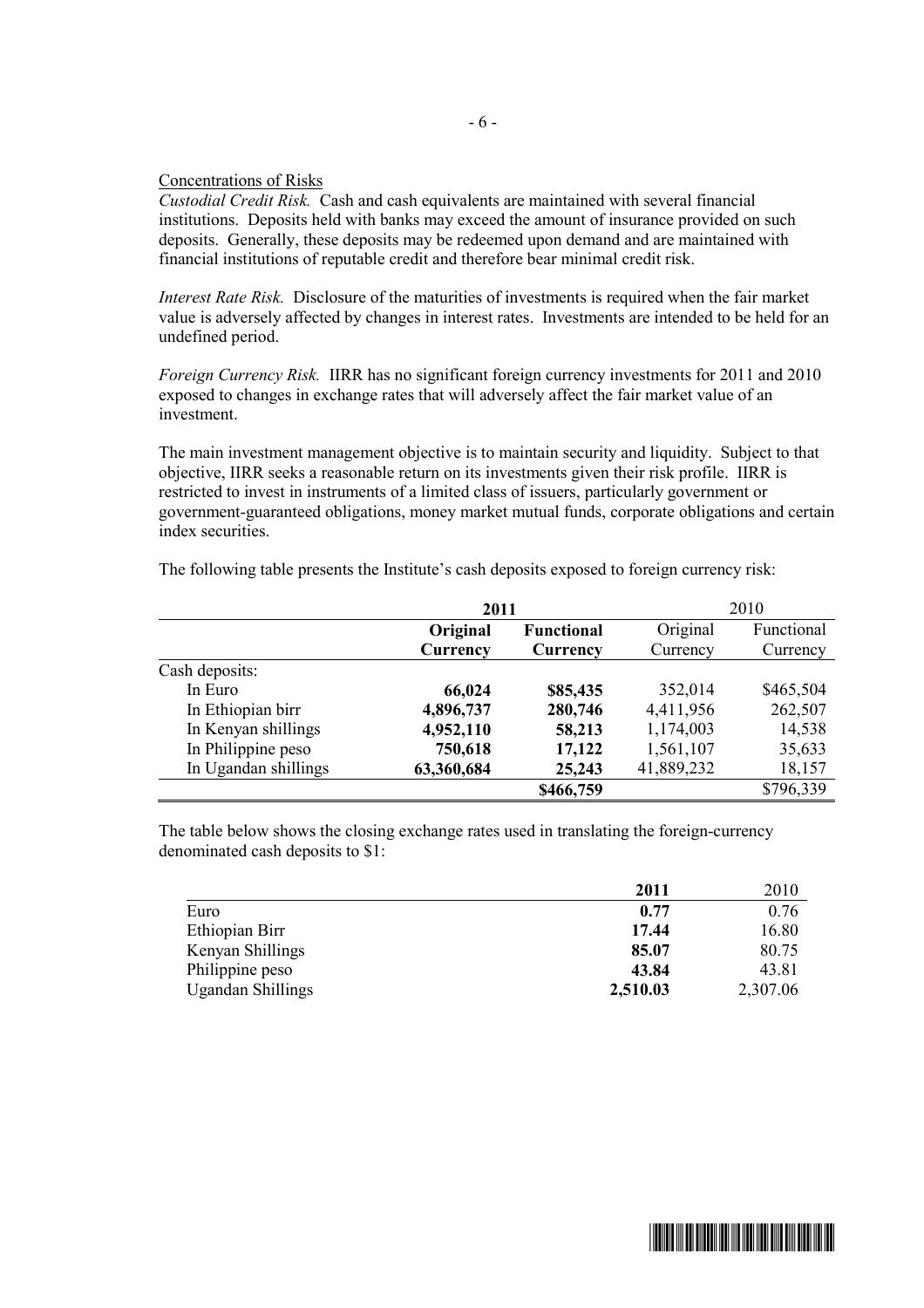The following table demonstrates the sensitivity to a reasonable possible change in U.S. dollar exchange rate, with all variables held constant, of the Institute's excess of revenue, gains and other support over expenses due to changes in the fair value of foreign-currency denominated cash deposits as of December 31, 2011 and 2010:

|                                                                         | Increase (Decrease)             |              |  |
|-------------------------------------------------------------------------|---------------------------------|--------------|--|
|                                                                         | in Excess of Revenue, Gains     |              |  |
|                                                                         | and Other Support Over Expenses |              |  |
|                                                                         | 2011                            | 2010         |  |
| Appreciation of US\$ by 10% of all of the<br>above-mentioned currencies | (S42, 433)                      | $(\$30,595)$ |  |
| Depreciation of US\$ by 10% of all of the<br>above-mentioned currencies | 51,862                          | 139,570      |  |

### 4. **Contributions Receivable**

These receivables are covered by signed grant agreements.

Realization of the pledges is expected in the following periods:

|                            | 2011        | 2010        |
|----------------------------|-------------|-------------|
| In one year or less        | \$1,482,605 | \$822,548   |
| Between one and five years | 812,137     | 1,582,264   |
|                            | 2,294,742   | 2,404,812   |
| Less discount              | 22,853      | 35,737      |
|                            | \$2,271,889 | \$2,369,075 |

Movements in discount on contributions receivable are as follows:

|                              | 2011      | 2010      |
|------------------------------|-----------|-----------|
| Balance at beginning of year | \$35,737  | \$11,496  |
| Additions during the year    |           | 44,191    |
| Accretion income             | (12, 884) | (17, 490) |
| Translation gain             |           | (2,460)   |
| Balance at end of year       | \$22,853  | \$35,737  |

## 5. **Other Receivables**

This account consists of:

|                                    | 2011      | 2010      |
|------------------------------------|-----------|-----------|
| Advances to officers and employees | \$8,383   | \$4,472   |
| Other receivables                  | 264,264   | 124,367   |
|                                    | \$272,647 | \$128,839 |

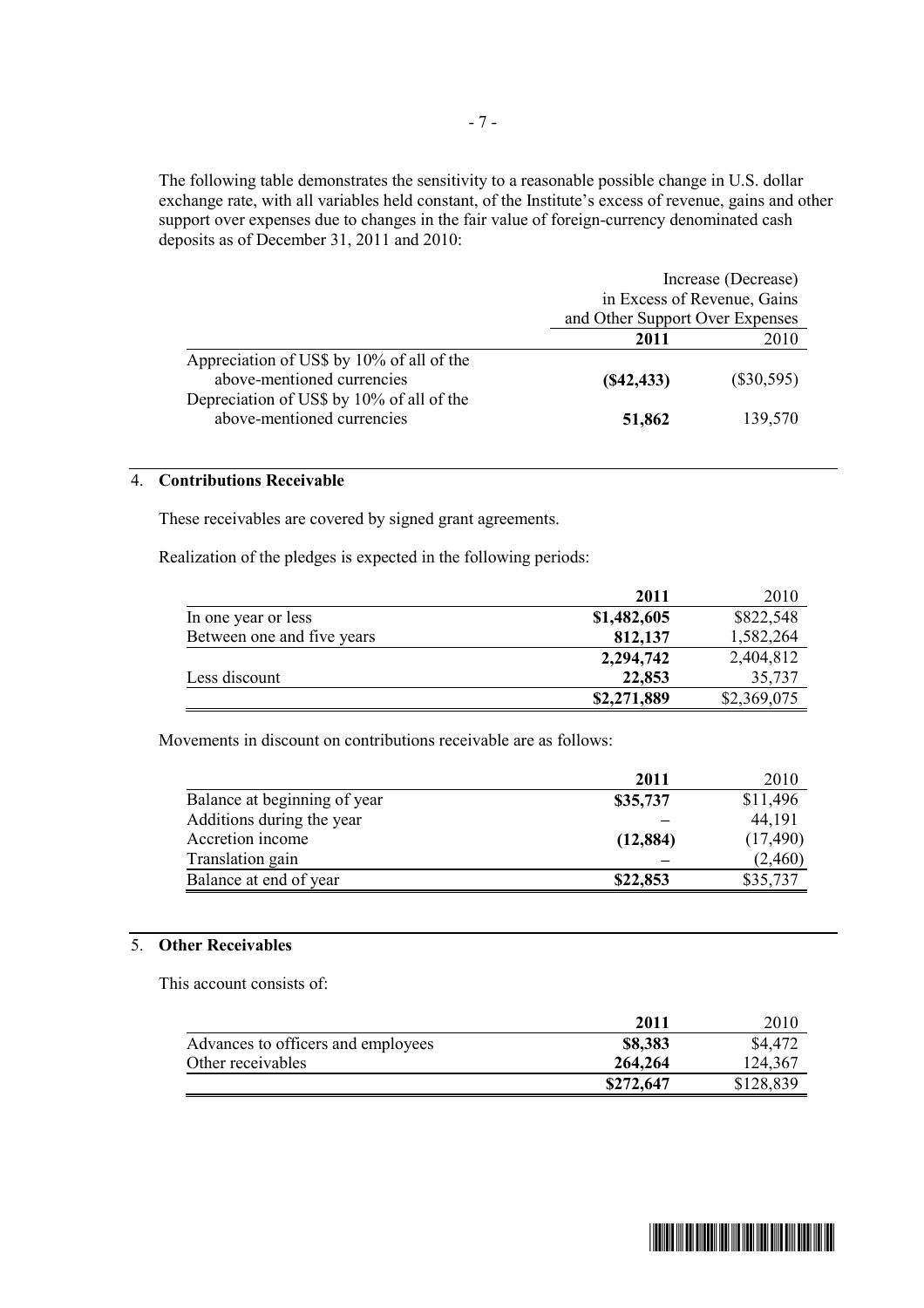Other receivables include receivables arising from training courses, workshops, study programs, technical assistance, publication sales, deposits to suppliers and creditors, and other staff receivables*.* 

### 6. **Property and Equipment**

This account consists of:

| <b>At December 31, 2011</b><br>At December 31, 2010 | \$2,867<br>4,037 | \$24,519<br>9,356 | \$62,179<br>45,600 | \$112,270<br>65,398       | \$27,015<br>14,909 | \$228,850<br>139,300 |
|-----------------------------------------------------|------------------|-------------------|--------------------|---------------------------|--------------------|----------------------|
| <b>Net Book Value</b>                               |                  |                   |                    |                           |                    |                      |
| Balance at December 31, 2011                        | \$49,093         | \$672,031         | \$695,424          | \$343,326                 | \$142,215          | \$1,902,089          |
| Cumulative translation adjustments                  | (192)            | (829)             | (10, 569)          | (4,330)                   | (21)               | (15, 941)            |
| Disposals                                           |                  |                   | (1,420)            | (47,671)                  |                    | (49,091)             |
| Depreciation and amortization                       | 1,328            | 6,369             | 24,247             | 22,490                    | 5,553              | 59,987               |
| Balance at December 31, 2010                        | 47,957           | 666,491           | 683,166            | 372,837                   | 136,683            | 1,907,134            |
| Cumulative translation adjustments                  | 2,429            | 34,128            | 2,373              | (7, 418)                  | 6,664              | 38,176               |
| Depreciation and amortization                       | 1,351            | 18,365            | 27,143             | 19,713                    | 4,222              | 70,794               |
| Balance at January 1, 2010                          | \$44,177         | \$613,998         | \$653,650          | \$360,542                 | \$125,797          | \$1,798,164          |
| <b>Accumulated Depreciation</b><br>and Amortization |                  |                   |                    |                           |                    |                      |
| Balance at December 31, 2011                        | \$51,960         | \$696,550         | \$757,603          | \$455,596                 | \$169,230          | \$2,130,939          |
| Cumulative translation adjustments                  | (34)             | (409)             | (12,014)           | (7,271)                   | (159)              | (19, 887)            |
| Disposals                                           |                  |                   | (2,614)            | (47,671)                  |                    | (50, 285)            |
| <b>Additions</b>                                    |                  | 21,112            | 43,465             | 72,303                    | 17,797             | 154,677              |
| Balance at December 31, 2010                        | 51,994           | 675,847           | 728,766            | 438,235                   | 151,592            | 2,046,434            |
| Cumulative translation adjustments                  | 2,663            | 34,948            | (5,077)            | (11, 237)                 | 7,760              | 29,057               |
| Additions                                           |                  |                   | 20,554             | 80,026                    | 334                | 100,914              |
| Cost<br>Balance at January 1, 2010                  | \$49,331         | \$640,899         | \$713,289          | \$369,446                 | \$143,498          | \$1,916,463          |
|                                                     | Improvements     | <b>Buildings</b>  | Equipment          | Equipment Other equipment |                    | Total                |
|                                                     | Leasehold        |                   | and Office         | Transportation            |                    |                      |
|                                                     |                  |                   | Furniture          |                           |                    |                      |

IIRR donated its land in Cavite, Philippines to the Philippine Rural Reconstruction Movement, Inc. (PRRM) in 1975. Excluded from this donation were buildings and other improvements on such land. In the same year, PRRM and IIRR entered into a lease agreement on the land in Cavite for a period of 25 years, renewable for another 25 years upon mutual agreement of the parties concerned. The annual rental under the lease contract was \$286 until May 25, 2000. On May 23, 2000, IIRR and PRRM executed a contract to confirm their agreement to share the Cavite campus for rural reconstruction work. The contract permits IIRR to use its portion of the campus without rent through May 25, 2025 and may be extended for another 25 years upon mutual agreement of the parties concerned. The fair value of the free rent of \$14,316 in 2011 and \$14,925 in 2010 is recognized as part of other revenues and program services in the statements of activities.

As of December 31, 2011 and 2010, fully depreciated assets amounting to \$1,449,502 and \$1,447,088, respectively, were still in use.

### 7. **Accounts Payable and Other Current Liabilities**

This account consists of:

| 2011      | 2010      |
|-----------|-----------|
| \$324,010 | \$166,874 |
| 19,763    | 82,938    |
| \$343,773 | \$249,812 |
|           |           |

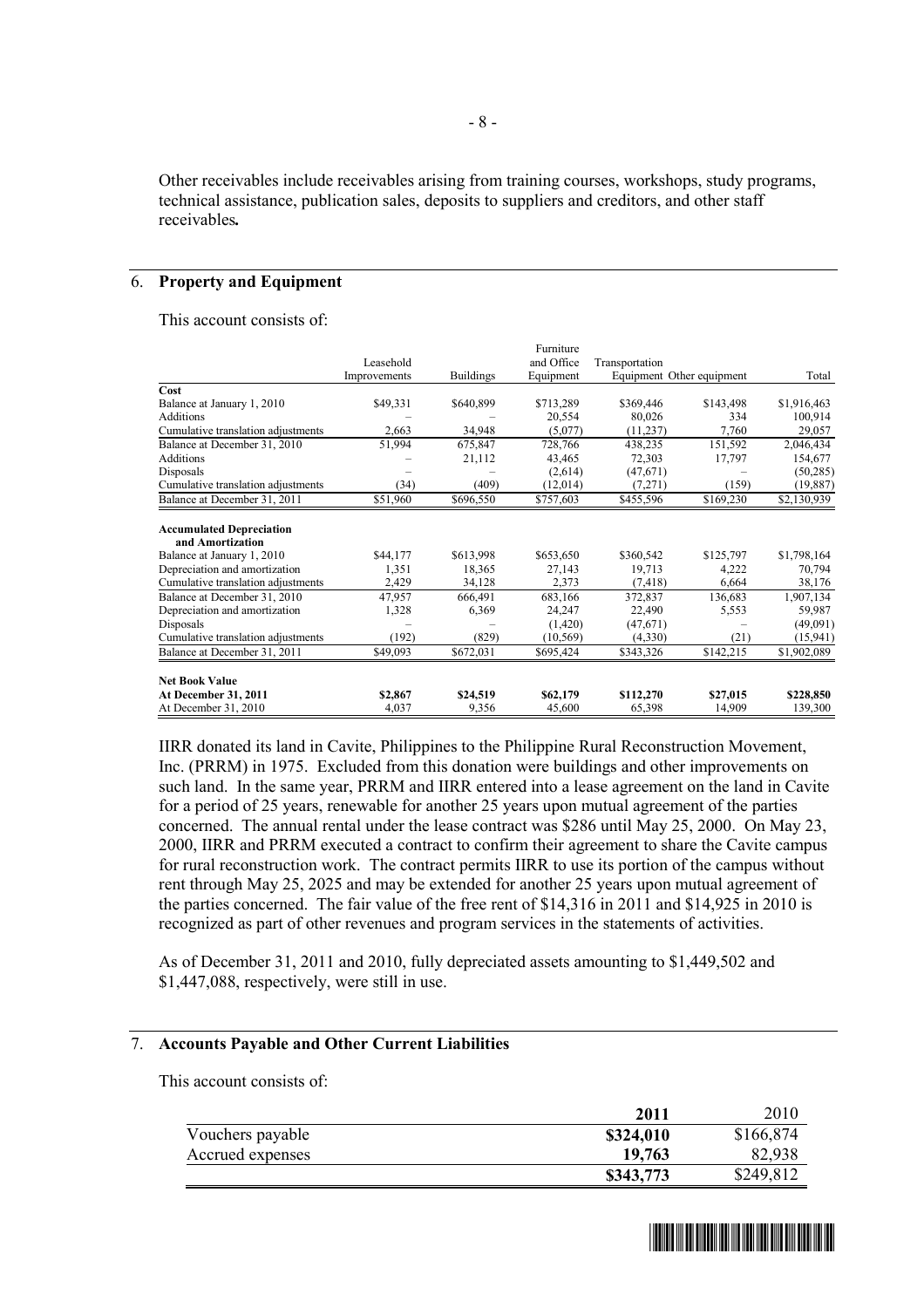Vouchers payable are noninterest-bearing and are generally on 30 to 60 days' term. Accrued expenses represent statutory payables such as withholding taxes, social security premiums and other liabilities to the government.

## 8. **Pension Plans**

IIRR has a defined benefit pension plan for its employees in the Philippines and a defined contribution pension plan covering its employees in the U.S.A. and Africa Regional Center. Pension cost for these plans amounted to \$80,682 and \$66,855 in 2011 and 2010, respectively.

ß Pension Plan for the Philippines

The defined benefit pension plan (Plan) is a funded noncontributory retirement plan covering all regular employees in the Philippines except for certain staff members covered by other plans. A local bank, appointed as trustee, administers the Plan. IIRR's policy is to fund accrued pension costs.

Effective July 1, 2000, the Institute amended the Plan to change the benefit formula to a cash balance formula from the existing benefit calculation based upon years of service and final pay. The benefits accrued as of June 30, 2000 under the old formula were credited to each employee's personal retirement account (PRA). A fixed percentage of the employee's monthly salary (at the time earned) beginning July 1, 2000 is also being credited to the employee's PRA.

Normal retirement date is upon attainment by a member of age 60 while early retirement is at age 50, with at least 10 years of service. Upon retirement, an employee receives in one lump sum the amount credited to his/her PRA or the legally mandated minimum retirement benefit, whichever is higher. In case of voluntary resignation, the employee is entitled to receive the amount standing to his/her credit upon the member attaining the age of 50 or after having completed at least 10 years of continuous service. A member who resigns from the employment of the Institute before completing 10 years of continuous service shall be entitled to receive one-half of the amount standing to his/her credit upon resignation and the balance of such amount standing to his/her credit upon attaining the age of 50. Alternatively, he/she may request for his/her fund balance to be transferred to another qualified plan. The fund is required to be under trusteeship to comply with the Philippine requirement for tax qualification. No part of the amount of the fund may be used for or diverted to any purpose other than for the benefit of the members and their beneficiaries.

The following table sets forth IIRR Plan's status:

|                                    | 2011      | 2010      |
|------------------------------------|-----------|-----------|
| Projected benefit obligation (PBO) | \$148,197 | \$158,681 |
| Plan assets at fair value          | 150,803   | 128,826   |
| Pension liability (asset)          | (S2,606)  | \$29,855  |

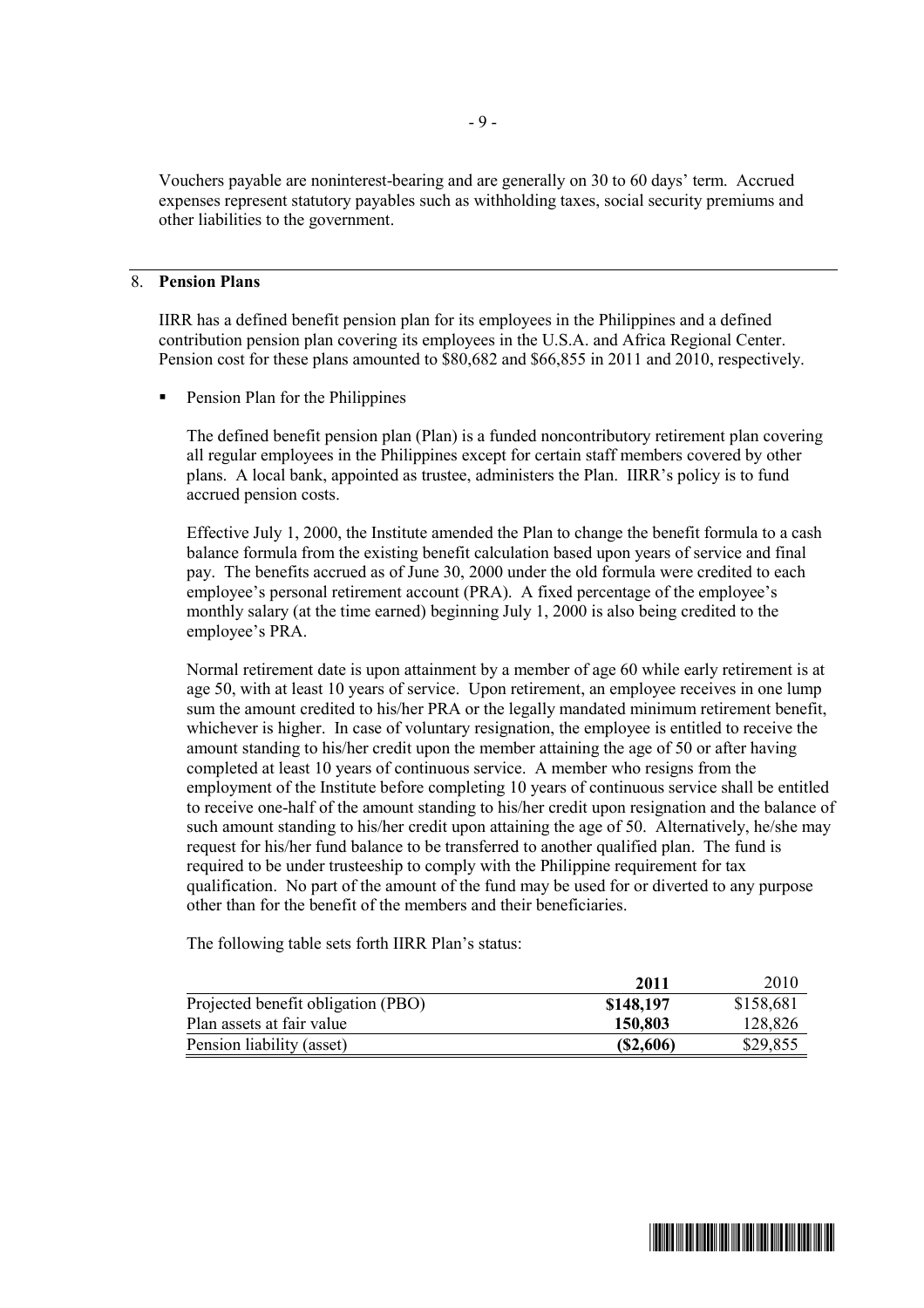|                                   | 2011     | 2010     |
|-----------------------------------|----------|----------|
| Benefit cost:                     |          |          |
| Service cost                      | \$23,377 | \$13,523 |
| Interest cost on PBO              | 5,822    | (1,329)  |
| Expected return on assets         | (8, 473) | 1,329    |
| Amortization of actuarial loss    | 556      |          |
| Amortization of past service cost | 263      | 252      |
| Pension cost                      | \$21,545 | \$13,775 |
| Benefits paid                     | \$6,083  | \$45,789 |
| Contributions made                | \$19,942 | \$13,523 |

The net pension cost for the Plan includes the following elements:

The projected benefit obligation assumes a discount rate of 6.23% in 2011 and 9.62% in 2010; and 5.00% and 10.00% rate of compensation increases in 2011 and 2010, respectively. The expected long-term rate of return on Plan assets is 4.00% in 2011 and 9.00% in 2010.

The changes in PBO are as follows:

|                                         | 2011      | 2010      |
|-----------------------------------------|-----------|-----------|
| PBO at beginning of year                | \$158,681 | \$154,974 |
| Service cost                            | 23,377    | 13,523    |
| Interest cost on PBO                    | 5,822     | (1,329)   |
| Benefits paid                           | (6,083)   | (45,789)  |
| Actuarial loss (gain)                   | (33, 622) | 28,989    |
| Translation adjustment (Philippine peso |           |           |
| to U.S. dollar)                         | 22        | 8,313     |
| PBO at end of year                      | \$148,197 | \$158,681 |

The changes in fair value of plan assets are as follows:

|                                                | 2011      | 2010      |
|------------------------------------------------|-----------|-----------|
| Fair value of Plan assets at beginning of year | \$128,826 | \$154,974 |
| Expected return on plan assets                 | 8,473     | (1,329)   |
| Contributions made                             | 19,942    | 13,523    |
| Benefits paid                                  | (6,083)   | (45,789)  |
| Translation adjustment (Philippine peso        |           |           |
| to U.S. dollar)                                | (355)     | 7,447     |
| Fair value of Plan assets at end of year       | \$150,803 | \$128,826 |

The Plan is funded by contributions of the Institute to a trust fund managed by a Philippine bank. The Plan assets of the Institute include Philippine peso and U.S. dollar-denominated investments. The market value of the Plan assets is determined by the fund trustee.

Notwithstanding any other provisions of the trust agreement, the fund trustee shall use its best efforts to maintain allocation of the investment of the provident fund as established by the Institute's retirement committee and approved by the Institute's BOT. Funds delivered to the trustee in Philippine pesos shall be invested in Philippine peso-denominated investments. Funds delivered to the trustee in U.S. dollars shall be invested in U.S. dollar-denominated investments.

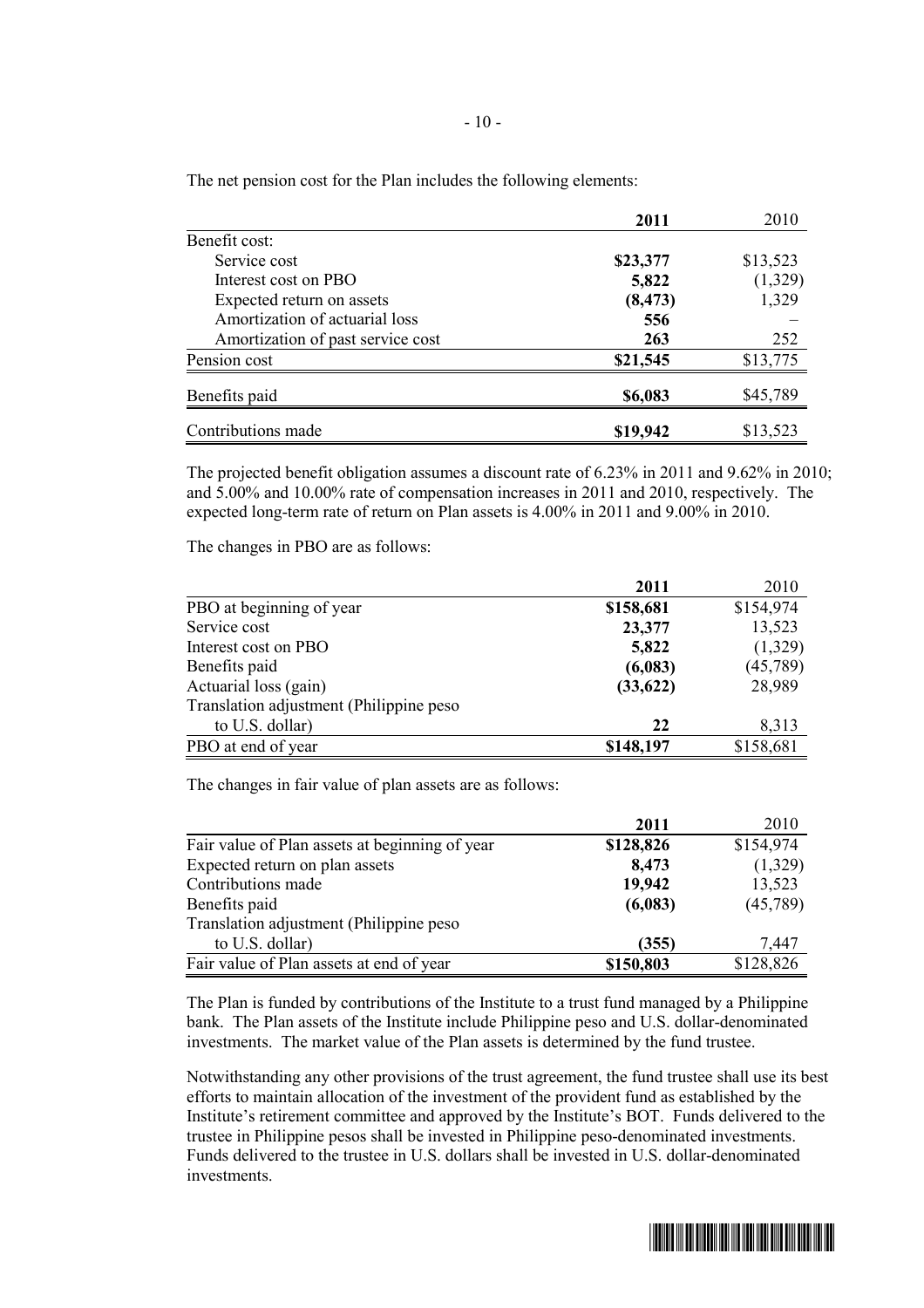Allocation of the trust fund is as follows:

| 2011    | 2010    |
|---------|---------|
|         |         |
| 40%     | 12%     |
| 38%     | 27%     |
| 22%     | 61%     |
| 100%    | 100%    |
|         |         |
|         |         |
| $100\%$ | $100\%$ |
|         |         |
| 100%    | $100\%$ |
|         |         |

**• Pension Plan for Other Countries** 

Net pension cost for the defined contribution pension plan amounted to \$59,137 in 2011 and \$53,080 in 2010.

#### 9. **Net Assets**

a. Temporarily restricted net assets are available for the following program service expenditures:

|                                                | 2011        | 2010        |
|------------------------------------------------|-------------|-------------|
| Program services                               | \$3,663,975 | \$3,816,677 |
| The Mr. & Mrs. Yen Mei Tang Memorial Fund      | 8,777       | 7,628       |
| The Reader's Digest Endowment for Publications | 555         | 1.521       |
|                                                | \$3,673,307 | \$3,825,826 |

b. Permanently restricted net assets consist of the following endowment funds:

|                                                | 2011      | 2010      |
|------------------------------------------------|-----------|-----------|
| The Alice Yen Fund                             | \$500,000 | \$500,000 |
| The Reader's Digest Endowment for Publications | 100,000   | 100,000   |
| The Employees' Welfare Fund                    | 62,982    | 62,982    |
| The Mr. & Mrs. Yen Mei Tang Memorial Fund      | 55,000    | 55,000    |
|                                                | \$717,982 | \$717,982 |

Earnings and appreciation of permanently restricted net assets were included as part of temporarily restricted net assets.

Earnings and appreciation on The Alice Yen Fund may be used for purposes that honor the memory of Alice Yen and her contributions to rural reconstruction and those that relate to education, training, research programs of IIRR and professional development of its staff.

Earnings on The Reader's Digest Endowment for Publications may be used for publication expenses.

Earnings and appreciation on The Employees' Welfare Fund may be used for any purpose that tends to give a sense of security to IIRR's staff members.

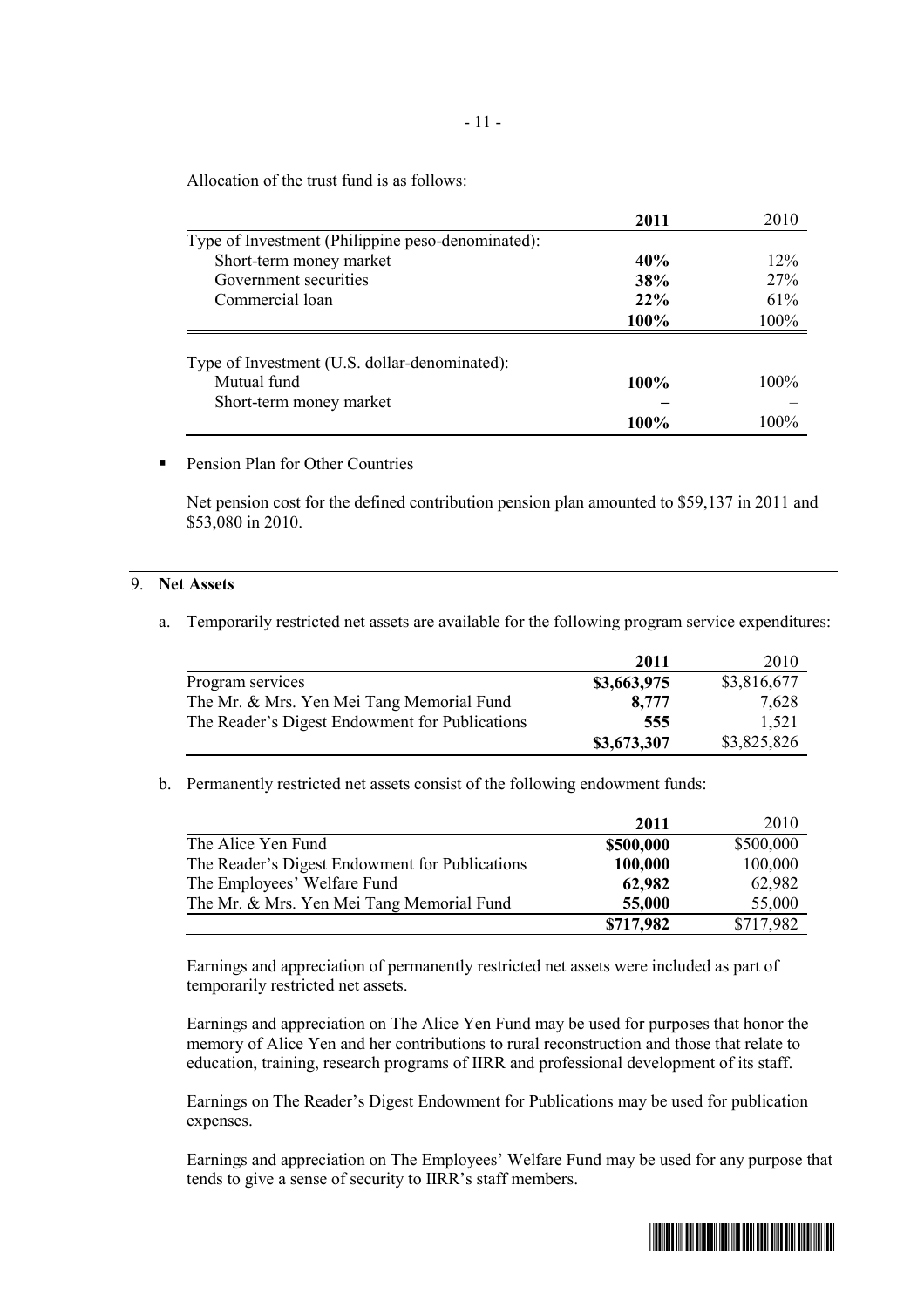Earnings and appreciation on The Mr. & Mrs. Yen Mei Tang Memorial Fund may be used for purposes that honor the memory of Mr. and Mrs. Yen Mei Tang and meet any of the following conditions:

- a. Send promising IIRR staff members, holding bachelor's degrees, to study for master's degrees at the University of the Philippines.
- b. Enable promising young staff members to attend short-term courses or to receive training in subjects related to IIRR's mission and language, computer science or to other subjects relating to their work for IIRR.
- c. Provide grants to finance on-site study of successful rural reconstruction efforts.
- d. Finance expenditures on facilities and equipment that improve staff effectiveness.
- e. Finance publications of IIRR staff members related to rural reconstruction.

In 2003, the Institute transferred the Rural Reconstruction Endowment Fund amounting to \$50,128 to an endowment trust, which is a separate entity. The endowment trust is organized exclusively for the benefit of the Institute and shall operate as a supporting organization of the Institute in accordance with Section 509 (a)(3) of the U.S. Internal Revenue Code. The Institute has no control over the trust.The earnings of the fund will be for the benefit of the Institute only upon the determination of the distributable amount by the trustees of the endowment trust. Any earnings not distributed shall be accumulated to the principal.The value of the endowment trust as of December 31, 2011 and 2010 amounted to \$59,962 and \$60,238, respectively.

## 10. **Commitments and Contingencies**

IIRR leases various office spaces for its operations. The terms of these leases range from one to three years. Total rent expense amounted to \$77,648 in 2011 and \$76,525 in 2010 (see Note 11).

## 11. **Expenses**

This account consists of expenses from continuing operation of IIRR:

|                                      |                         |                            |                    |             | 2011                       |          |           |                 |
|--------------------------------------|-------------------------|----------------------------|--------------------|-------------|----------------------------|----------|-----------|-----------------|
|                                      | <b>Program Services</b> |                            |                    |             | <b>Supporting Services</b> |          |           |                 |
|                                      |                         |                            | <b>Publication</b> |             |                            |          |           |                 |
|                                      | Learning                | Education                  | and                |             | Management                 | Fund     |           | Total           |
|                                      | Community               | and Training Communication |                    | Total       | and General                | Raising  | Total     | <b>Expenses</b> |
| Staff cost (see Note 8)              | \$796,699               | \$254,789                  | \$110,267          | \$1,161,755 | \$108,688                  | \$63,677 | \$172,365 | \$1,334,120     |
| Collaborating agency expenses        | 558,543                 |                            |                    | 558,543     |                            |          |           | 558,543         |
| Food and accommodation               | 340,718                 | 86,448                     | 12,310             | 439,476     | 3,237                      | 1,789    | 5,026     | 444,502         |
| Rental and maintenance of premises   |                         |                            |                    |             |                            |          |           |                 |
| (see Note $10$ )                     | 59,203                  | 57,522                     | 45,426             | 162,151     | 46,632                     | 4,898    | 51,530    | 213,681         |
| Travel                               | 105,802                 | 35,849                     | 37,659             | 179,310     | 20,591                     | 1,378    | 21,969    | 201,279         |
| Rental and maintenance of furniture, |                         |                            |                    |             |                            |          |           |                 |
| equipment and vehicle                | 100,008                 | 44,830                     | 23,911             | 168,749     | 10,609                     | 112      | 10,721    | 179,470         |
| Contractual services                 | 83,489                  | 50,302                     | 27,638             | 161.429     | 5,098                      | 491      | 5,589     | 167,018         |
| Field program expenses               | 62,686                  | 77,791                     | 5,445              | 145,922     |                            |          |           | 145,922         |
| Supplies and materials               | 40,521                  | 16,251                     | 10,036             | 66,808      | 6,264                      | 503      | 6,767     | 73,575          |
| Communication                        | 27,941                  | 18,432                     | 9,520              | 55,893      | 8,316                      | 2,537    | 10,853    | 66,746          |
| Depreciation and amortization        |                         |                            |                    |             |                            |          |           |                 |
| (see Note 6)                         |                         |                            |                    |             | 59,987                     |          | 59,987    | 59,987          |
| Printing and publication             | 19,262                  | 11,845                     | 5,274              | 36,381      | 9.736                      | 440      | 10.176    | 46,557          |
| Consultants                          | 10,310                  | 4,484                      | 2,242              | 17,036      | 2,400                      | 2,400    | 4,800     | 21,836          |
| Staff education                      |                         |                            |                    |             | 1,994                      |          | 1,994     | 1,994           |
| Others (see Note 6)                  | 5,929                   | 4,611                      | 2,635              | 13,175      | 78,890                     |          | 78,890    | 92,065          |
|                                      | \$2,211,111             | \$663,154                  | \$292,363          | \$3,166,628 | \$362,442                  | \$78,225 | \$440,667 | \$3,607,295     |